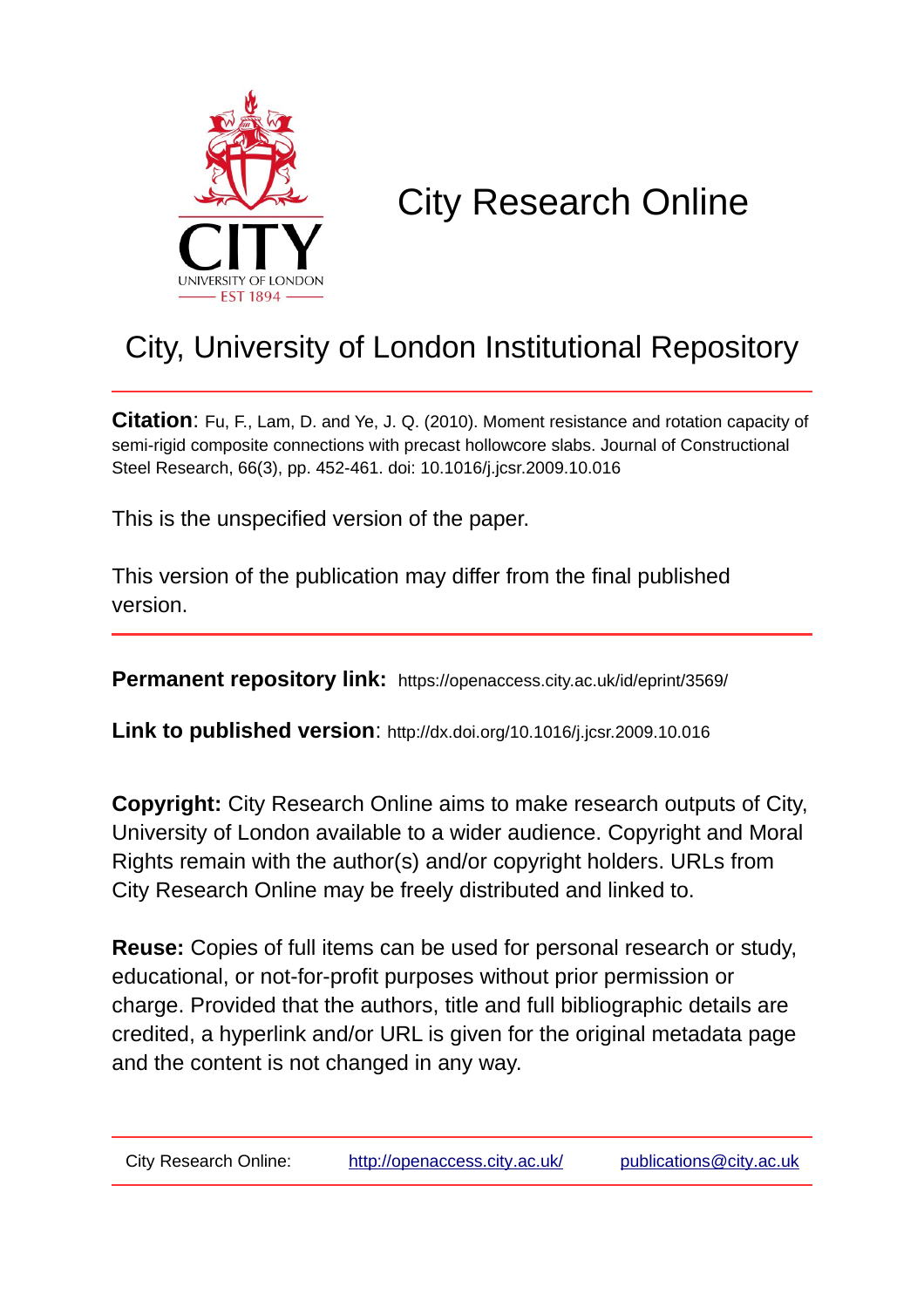## **Moment resistance and rotation capacity of semi-rigid composite connections with precast hollowcore slabs**

#### **Feng Fu1\* Dennis Lam<sup>2</sup> Jianqiao Ye<sup>2</sup>**

1 WSP Group, WSP House, 70 Chancery Lane, London, WC2A 1AF

2 School of Civil Engineering, University of Leeds, Leeds, LS2 9JT, UK

## **Abstract**

Semi-rigid composite connection with precast hollowcore slab is a newly developed technique with few applications in the current construction practice. The research on the structural behaviours of this new type of connection is limited with no existing method available to predict its important characteristics as moment and rotation capacities. In this paper, based on the parametric studies of 3D finite element model and full scale tests, the analytical method to calculate the moment and rotation capacity of this type of composite joints were proposed. A comparison between the proposed calculation method and the full scale test results was made, good agreement is obtained,

*Keywords: connection, semi-rigid, moment capacity, Rotation capacity, finite element; connection; modelling*

<u>.</u>

<sup>\*</sup>Corresponding author, Email: cenffu@yahoo.co.uk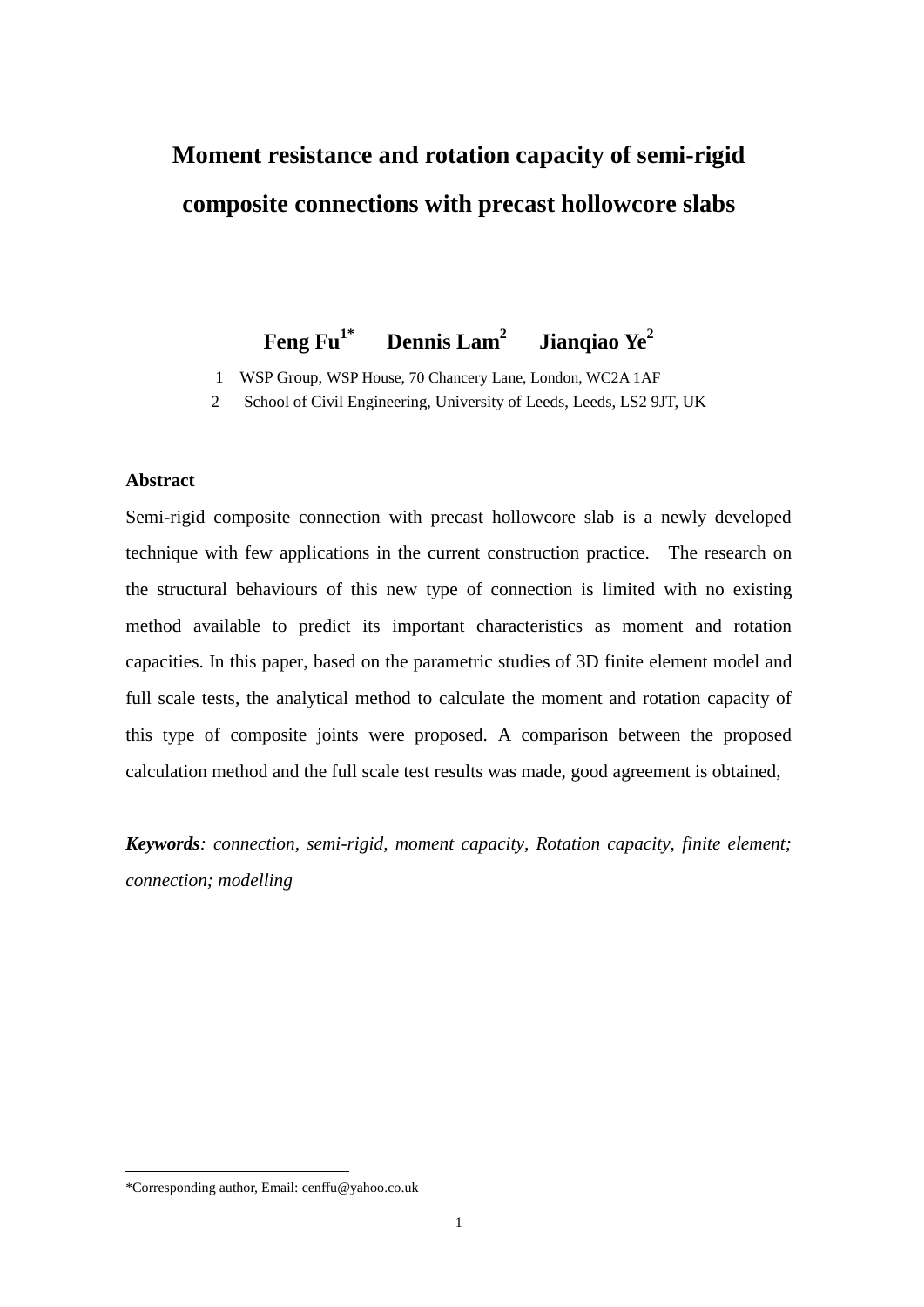## **1. Introduction**

Compared with the traditional composite floor systems like solid R.C. slab or metal profiled decking slab floor system, precast floors can save construction time, reduce cost of concrete casting, etc. Therefore, this type of flooring system has become more and more popular in the current building construction practice in the UK.

In the current design practice, the beam to column connections using the precast hollowcore slab is normally designed as pinned connections. However, the research of the Fu et al. [1] shows that, provided with enough longitudinal rebars across the column lines, the strength and stiffness of the connection can be significantly improved. Further research of the Fu et al [1] also shows that semi-rigid connection behaviour can be achieved in this type of connections. Therefore, the further application of this type of joints into construction practice is promising. Hence, the basic characteristic of this type of the connections, the moment capacity and the rotation capacity, requires the further detailed study. In the past 30 years, although the behaviour of composite connections has been extensively examined, the majority of the work was concentrated on composite connections with metal deck flooring system or RC slabs, little research has been done on this new type of connections. Therefore, the research of the authors is imperative.

Moment rotation characteristics of semi-rigid connection using metal decking slab were first investigated by Johnson and Hope-Gill [2]. They proposed the calculation method for the plastic moment capacity of the connections which only takes into account the strength of the rebar. The contribution from other components such as the bolts was neglected. On the basis of their simple formula, Johnson and Law [3] proposed a more accurate formula for the plastic moment capacity of the composite connection which takes into account the contribution of the steel beam and the steel bars. The formula for predicting the moment capacity has been improved from the original model. However, it still did not take into consideration of the contribution from some of the important factors such as the bolts in tension and over-estimated the joint strength. Ren *et al* [4] and Anderson *et al* [5] used the different springs to represent the composite connections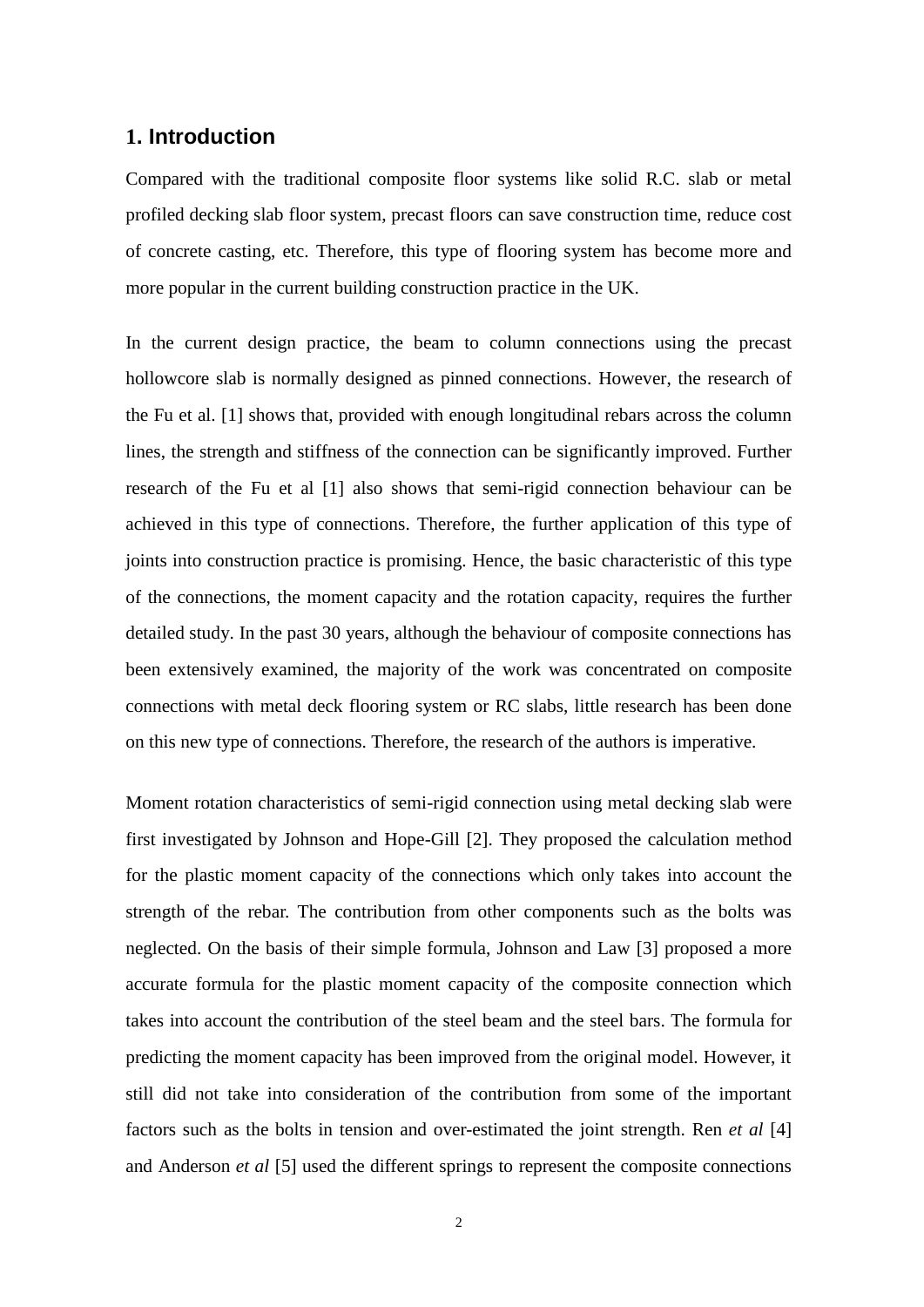in order to calculate the rotation stiffness. Their methods were a milestone to the study of the characteristics of the connections, which is the basis for the component method which has been widely used recently. However, the limitation is that they all ignored the effect of column stiffness and the shear studs.

Anderson *et al* [6] proposed the calculation method for the rotation capacity of the composite joints with the consideration of the elongation of the reinforcement, the slip between the slab and the steel beam, and the deformation of the bottom flange. Anderson's method is the most accurate so far to predict the rotation capacity of the composite connections. This method has been adopted by many researchers and has been validated against many tests results. Recently, the mechanical model using the component method has become more and more popular for researchers to investigate the behaviour of composite connections; the principle of this method is to divide the connection into a set of mechanically connected components, representing the behaviour of each element parts. The behaviour of each element is then described by general constitutive relations, either in stress or strain space. Finally, the general connection behaviour can be combined together from these separate element relationships by considering force equilibrium and deformation compatibility. Work by Tschemmemegg [7] Madas [8] and Rassati *et al* [9] are all based on this method. Aribert, J.M. [10] provide discussed the Influence of slip of the shear connection on composite joint behavior.

Schafer et al [11] conducted nine composite joint tests; the most important finding was the ductility of the joints was improved by a spacing of 0.7 m between the endplate connection and the first shear stud. Thus the area of the plastification in the component 'reinforcement in tension' was enlarged. The similar results were also found by Fu [1], Helmut and Hans [12].

Although extensive full-scale tests have been carried out over the last three decades, but most of them are focused on the solid concrete slab and metal decking slab. Few of them have dealt with the precast hollowcore slabs. Fu et al [1] are the first researchers to do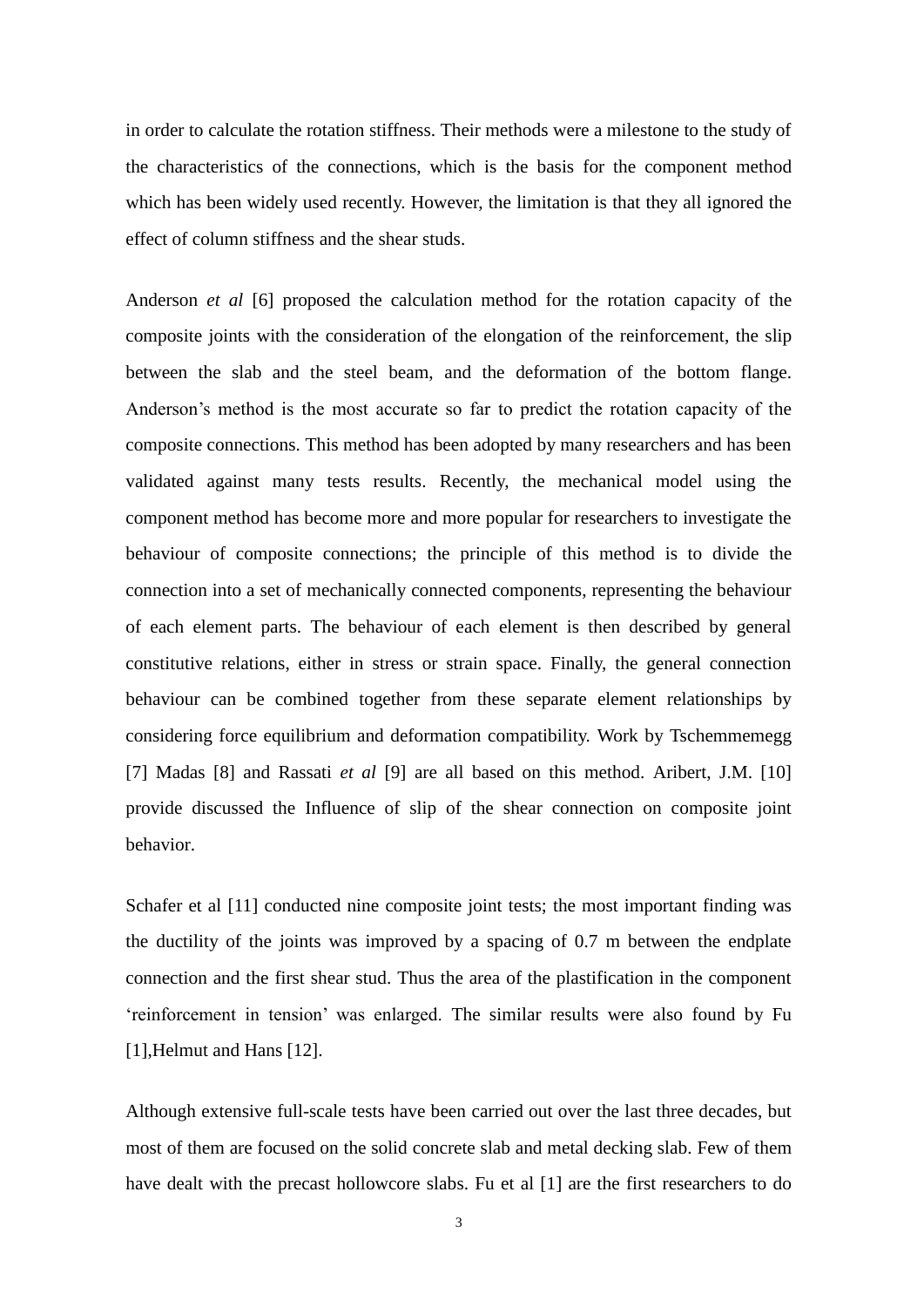the full scale tests of composite joints with precast hollowcore slabs. Due to the limitation of the full-scale tests results, non-linear finite elements modeling method is another attractive tool for study this form of connection. The use of finite element could explore large number of variables and potential failure modes, which could complement the experimental studies. Although there were some researches towards the modelling of composite construction, most of the work is on the modeling of composite beams and little work has been done to the composite connections. A 3-D FE model of the steel-precast composite beams was built by El-Lobody et al [13] using ABAQUS to model the behaviour of the composite beams with precast hollowcore slabs; elastic-plastic material was used for the simulation. The model was validated against the test results and good agreement is obtained. Although there were some researches towards modelling this form of composite construction, most of the work is towards the simulation of the composite beams and little work has been done on the composite connections inelastic deformations consistent and high ductility moment-resisting frames.

For designers, the difficulty in designing semi-rigid composite frames lies primarily in the non-linear behaviour of the connection, which leads to complexity in predicting the joint moment and rotation characteristics. The use of the non-linear moment-rotation curve from the test results or modelling results is too complex for designers. To solve this problem, the best way is to provide designers with a simple but accurate calculation method to predict the moment and rotation capacities. There are some researchers worked on the analytical model to predict the moment and rotation capacity of the composite joints. Bayo et al [14] used a new component-based approach to model internal and external semi-rigid connections for the global analysis of steel and composite frames. The method is based on a finite dimensioned elastic–plastic four-node joint element that takes into consideration in a congruent and complete way, its deformation characteristics including those of the panel zone and all the internal forces that concur at the joint. Braconi *et al* [15] proposed a refined component model to predict the inelastic monotonic response of exterior and interior beam-to-column joints for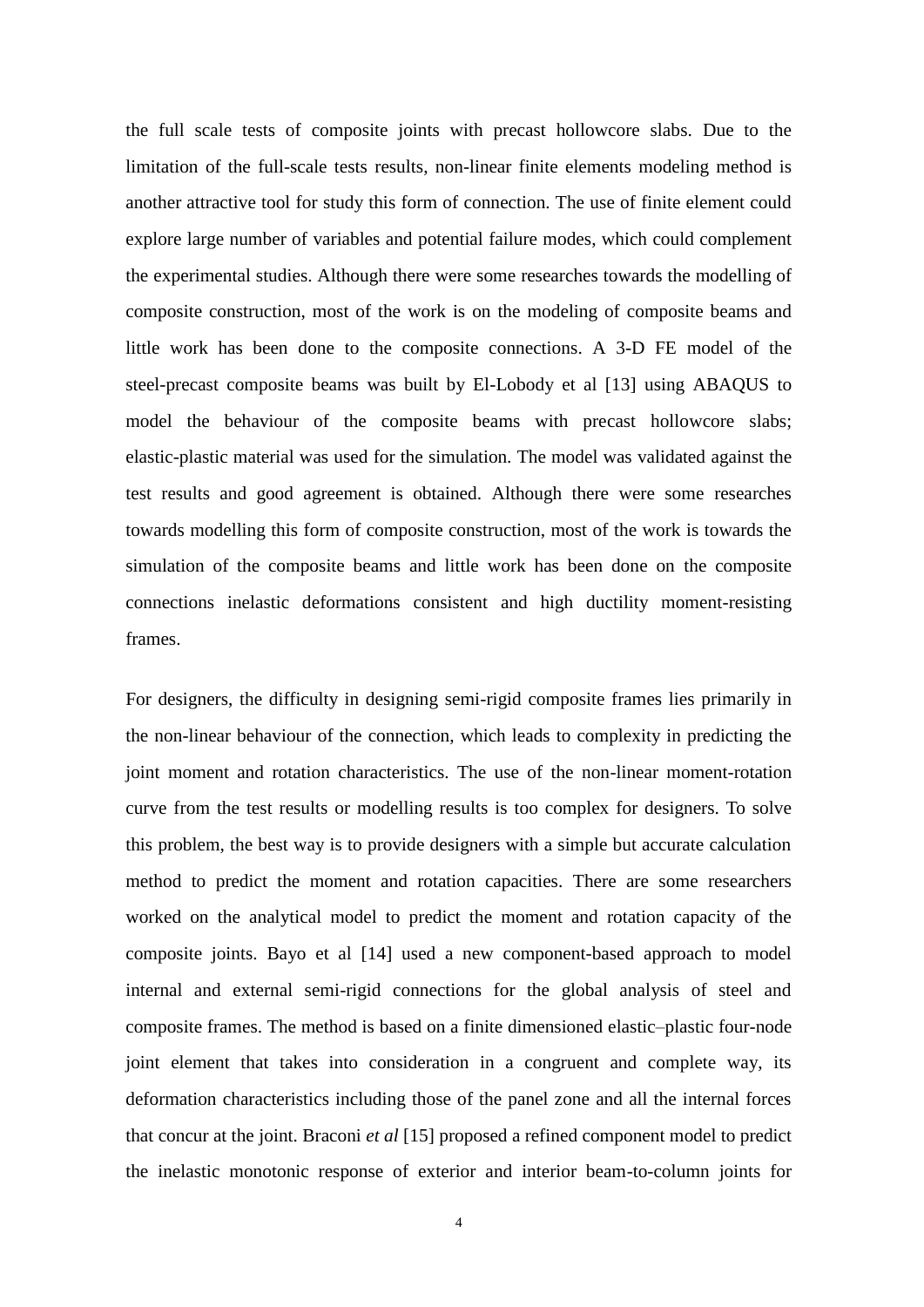partial-strength composite steel–concrete moment-resisting frames. The joint typology is designed to exhibit ductile seismic response through plastic deformation developing simultaneously in the column web panel, the bolted end-plate, the column flanges and the steel rebars. The model can handle large inelastic deformations consistent and high ductility moment-resisting frames. So far, little research has been done to model the behavior of the composite connection with precast hollowcore slabs, a suitable 3-D finite element model is important.

However, no equation or design method to predict the moment and rotation capacities for the composite connection with precast hollowcore slabs is currently available. The research of this paper is focused on propose the calculation method of the moment and rotation capacities. The main difference between the precast composite joints with conventional metal decking or solid slab joints is that the longitudinal bars of this new type of connection can only be placed between the gap of the precast slabs as shown in Fig 1. Therefore, the consideration of its own features of the precast slabs was also made in the research.

## **2. Full scale tests**

Moment resistance and rotation capacity of the composite connection with precast hollowcore slabs were firstly studied by the full-scale tests method. As it is shown in Fig1, eight full scale tests with flush endplate composite connection and precast hollowcore slab were conducted by Fu et al [1]. The variables investigated were stud spacing, degree of the shear connections, amount of the longitudinal reinforcement and slab thickness. All specimens were of cruciform arrangement as shown in Fig. 1 to simulate the internal beam-column joints in a semi-rigid composite frame. The specimen was assembled from two 3300 mm long  $457\times191\times89$ kg/m (W18 $\times$ 7.5 $\times$ 60) grade S275 universal beams and one  $254 \times 254 \times 167$  kg/m (W10 $\times$ 10 $\times$ 112) grade S275 universal column to form the cruciform arrangement. The beams were connected to the column flanges using 10mm thick flush end plates with two rows of M20 Grade 8.8 bolts. The steel connection was a typical connection currently used in UK practice for simple joint.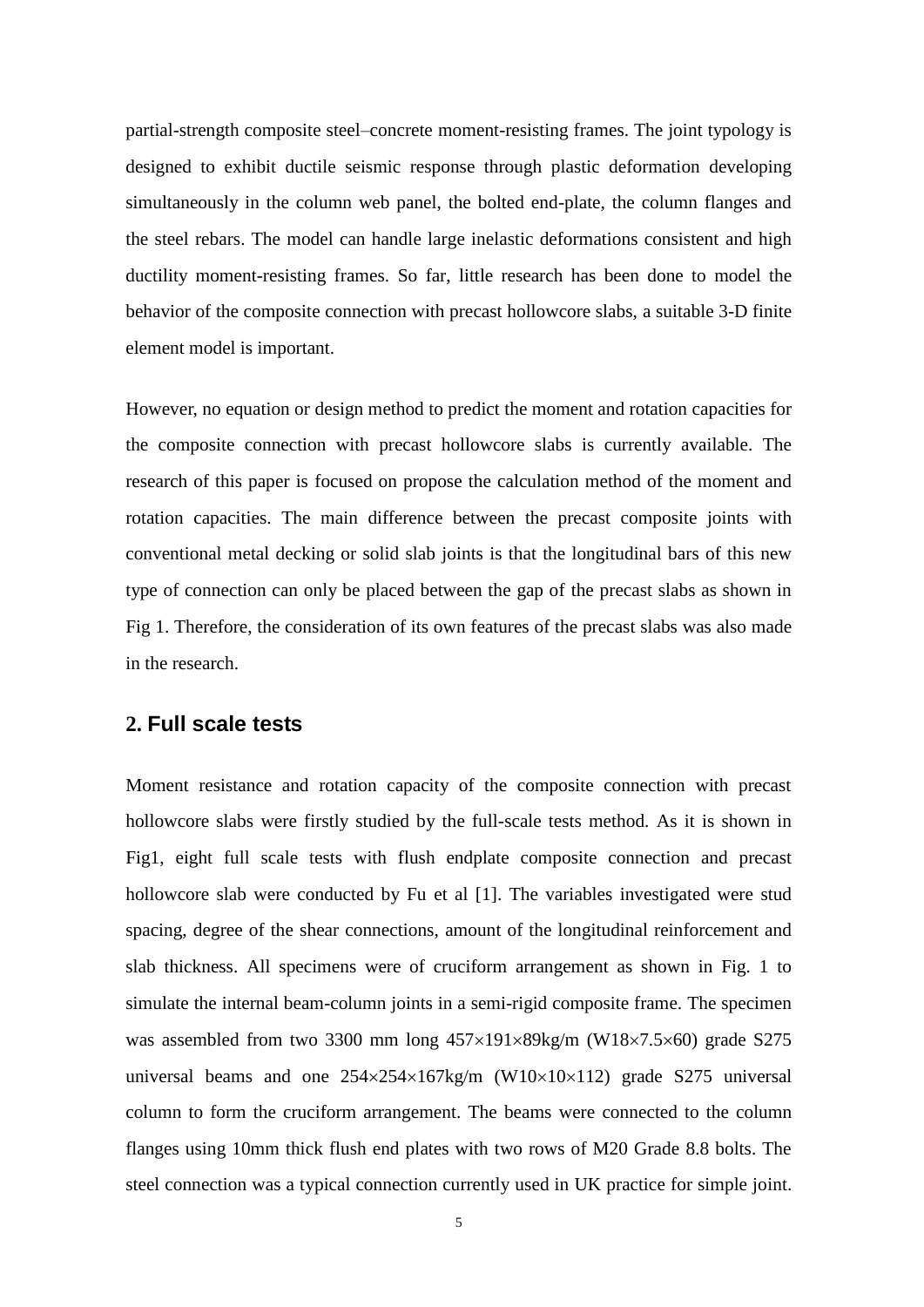A single row of 19mm diameter headed shear studs were pre-welded to the top flange of the steel beams. Finally, two  $305\times102\times28$  kg/m (W12 $\times$ 4 $\times$ 19) grade S275 universal beams were connected to the column web to make up of the full joint arrangement. The test set up, instrumentation, test material and tests result are explicitly described in Fu et al [1]. The test results are shown in Table 1.

## *3***. FE models and parametric study result**

Apart from full scale tests, the moment resistance and rotation capacity of the connections was also studied through the 3-D finite element modelling techniques by Fu et al [17]. Using the general-purpose finite element package ABAQUS [16], a three-dimensional finite element model consisting of three-dimensional continuum (solid) elements was created as shown in Fig.2 to simulate the composite joints with precast hollowcore slabs. Using 3-D solid element, the model replicates the composite joints from the experimental program by Fu et al [1]. In order to reduce the computing time of the computer, only one side of the tests was simulated. The sizes of all the components except the precast slab are the same as the actual experimental work. For the slab, only the in-situ concrete in the center is simulated. The boundary conditions and method of loading adopted in the finite element analysis follow closely those used in the tests. Using this model, parametric studies were conducted in [18].

## **4. Moment resistance of the connection**

The tensile strength of the concrete is ignored as the tensile force of the slabs is relatively small and can be ignored. Only the tensile strength of the longitudinal reinforce bar are considered. The effective breadth of slab over which the reinforcement may be considered to act in tension in the negative moment region is taken as the width of the in situ concrete as there is no reinforcement placed outside this zone as shown in Fig.1. The push-out test conducted by lam [20] also showed that the effective breadth around the joint is confined to the in-situ in-fill concrete portion of the slabs.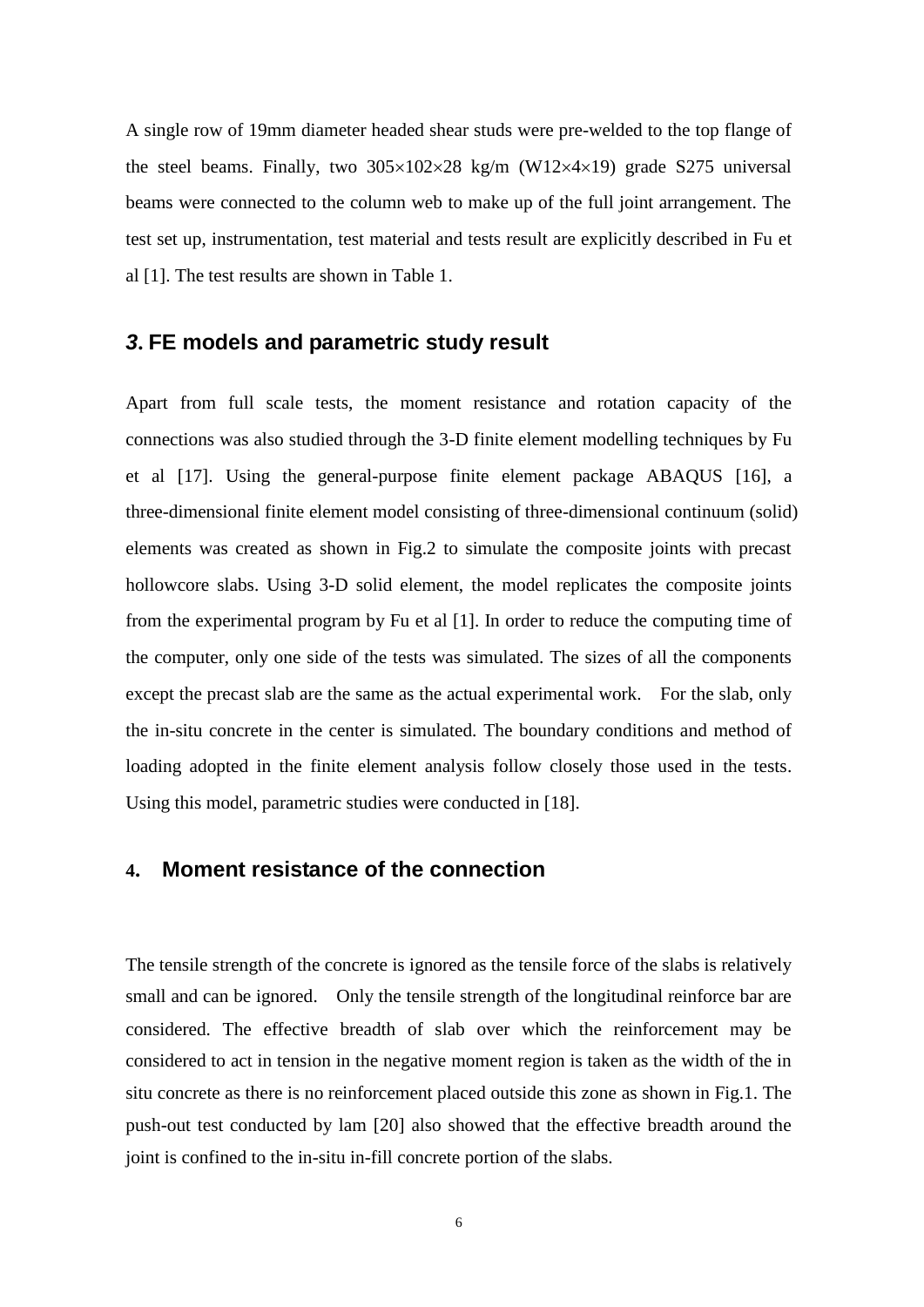It is also shown from the test results of Fu et al [1] that the moment capacity depends on the strength of the longitudinal rebars and the ability to mobilise them. At the ultimate limit state, the transfer of the compression force through the connection relies on direct bearing of the bottom flange of the beam. Mobilization of the rebars' strength requires that the compression side of the joint is not the weak element. This requires that the bottom flange of the steel section has an adequate area, and that its slenderness is sufficiently low in order to prevent local buckling in presence of high plastic deformation.

In order to study the moment resistance of the connection,Using the model of Fu [18], parametric study of the effect of the flange thickness is conducted. In this study, four 3-D finite element models (CJ1, Flange88, Flange44 and Flange22) were built. For these four models, all other conditions were kept the same as test CJ1 of Fu [1] except that the thicknesses of the bottom flange are:17.7, 8.85mm, 4.5 mm and 2.25mm, with the b/T ratio of 5.1, 10.24, 20.5 and 41 respectively. The comparison of the moment and rotation curves between these models is illustrated in Fig. 4 and Table 2. It can be seen that there is not much difference between the Model CJ1 and Model Flange88 with correspondent thickness of 17.7 mm and 8.85mm. Their ultimate moment and rotation are almost the same. No buckling of the bottom flange at the ultimate load was observed. The failure modes of these two tests are the yielding of the longitudinal steel bar as it is shown in Fig.5 (model Flange 88 at the failure).

Result shows that the flange started to buckle when the flange thickness decreased to 4.5 mm and 2.25 mm as shown in Fig. 6 and Fig. 7. Due to the local bucking of the bottom flange, the bottom component could not balance more tensile forces in the longitudinal rebars, so, the tensile forces could not increase any further. Therefore, low moment capacity and rotation capacity were resulted. It can be seen that, the rotation stiffness is also decreased.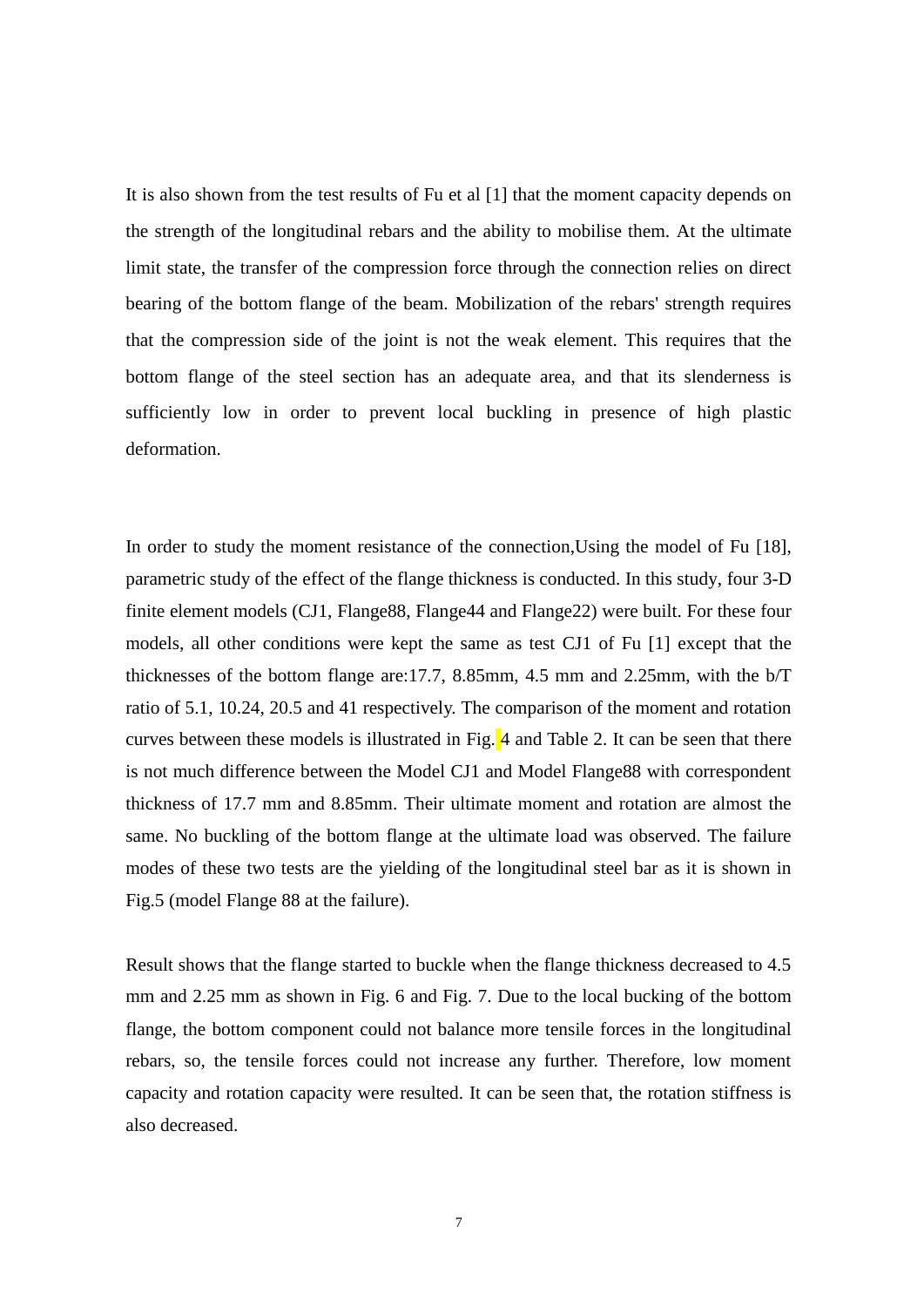Base on the full-scale tests and parametric studies, a calculation method of the moment capacity for this type of connection is derived. The proposed method is based on the assumption that no local buckling of column flange and web or large deformation will occur. Otherwise, different methods should apply.

From the modelling result, it can be suggested that, in order to achieve high moment capacity and rotation capacity, the bottom flange should be thick enough to prevent yielding of the bottom flange.

The moment resistance of a composite connection is determined from plastic analysis as shown in Fig 3, where,

**Rr** is tensile resistance of the reinforcement placed within the in-situ concrete of the slab as the steel bar is only placed in the in-situ concrete as shown in Fig. 1.

**Rb** is the effective tensile resistance of a pair of upper bolts,

**Rf** is the compressive resistance of the beam bottom flange. Due to strain hardening, the bottom flange can resist stresses of up to 1.2  $P_y$ ,  $P_y$  is the characteristic strength of the steel beams.

1) For **R<sup>r</sup>** , the design tensile force of the reinforcement in the slab is derived as follows:

$$
\mathbf{Fs} = f_{\mathbf{y}} \mathbf{A}_{\mathbf{s}} \tag{1}
$$

Where,

*f*y is the characteristic strength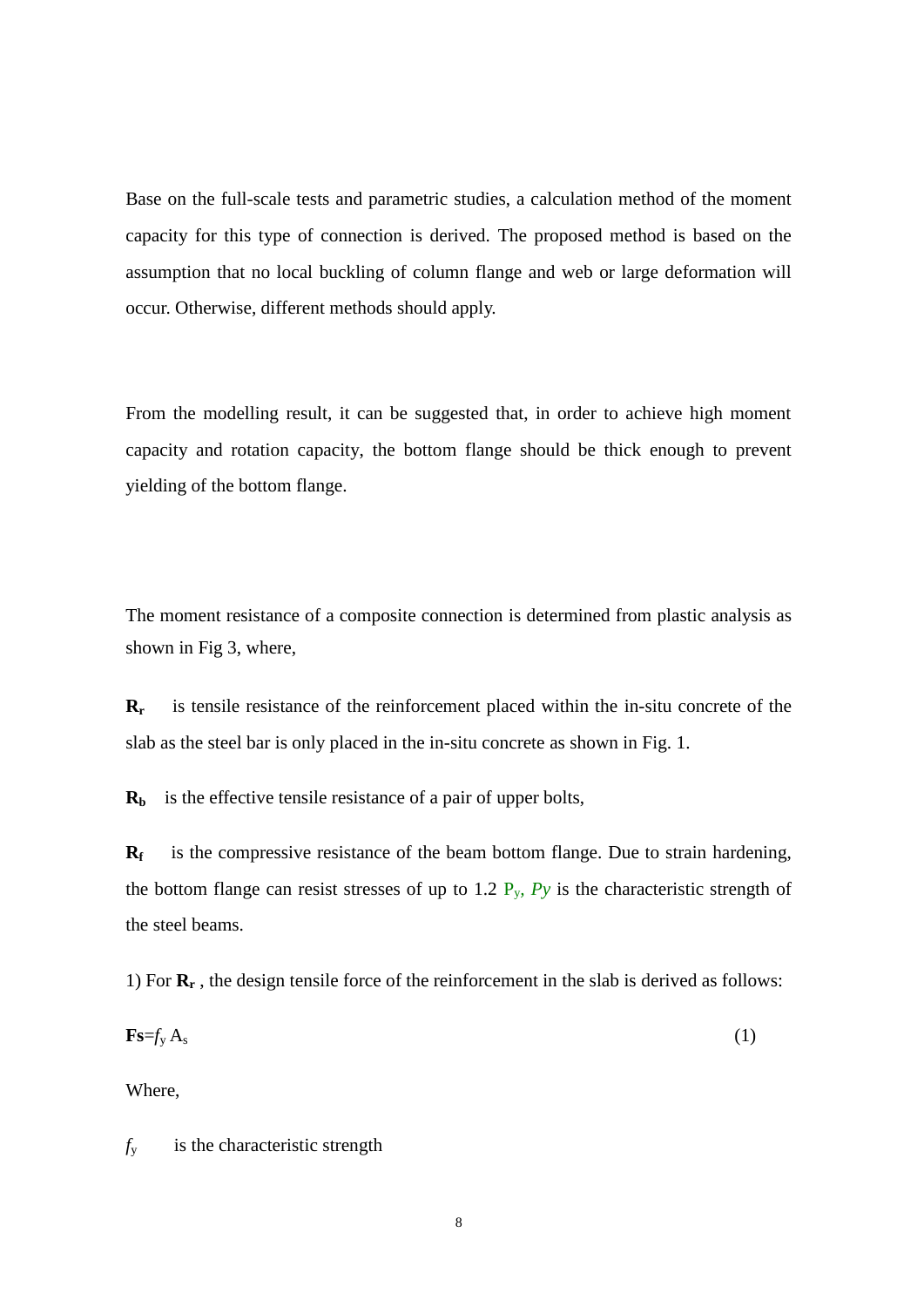$A<sub>s</sub>$  is the cross sectional area of reinforcing bars.

Fs is the total tensile force of the longitudinal bar with the consideration of strain hardening. Rather than use the yield strength of the rebars, As discussed in Fu et al [1], results of tests CJ1 and CJ2, CJ4 and CJ5 shows that, without considering strain hardening, these four tests have different level of shear interaction. However, test results show that these four tests achieved the same level of moment capacity. This is due to the strain hardening of the longitudes bars. Therefore, it is suggested that when determining the degree of the shear interaction, the strain hardening effect of the longitudinal bar need to be considered.

Another influential factor to the mobilisation of the rebar relied on the degree of the shear connection, which is decided by the number and the capacity of the shear studs. The design resistance of headed shear studs within the hogging moment region is

 $O = nO_n$ 

#### Where

*n* shear studs number

 $Q_n$  strength of the shear stud

The reading of strain gauges on the shear studs of all the tests of Fu [1] show that there is no obvious deduction in the shear stud resistance after concrete cracking. Therefore, the characteristic shear resistance for the shear studs is used here.

If  $F_s > nQ_n$  The Rr=nQn Otherwise Rr=Fs

## 2) For  $\mathbf{R}_b$ ,

Fig.8 to Fig. 10 is the parametric study result of Fu [18], with the different thickness of end plate, three different modes of failure of the bolted endplate were found: **Mode 1** Complete yielding of extended endplate or column flange near the bolts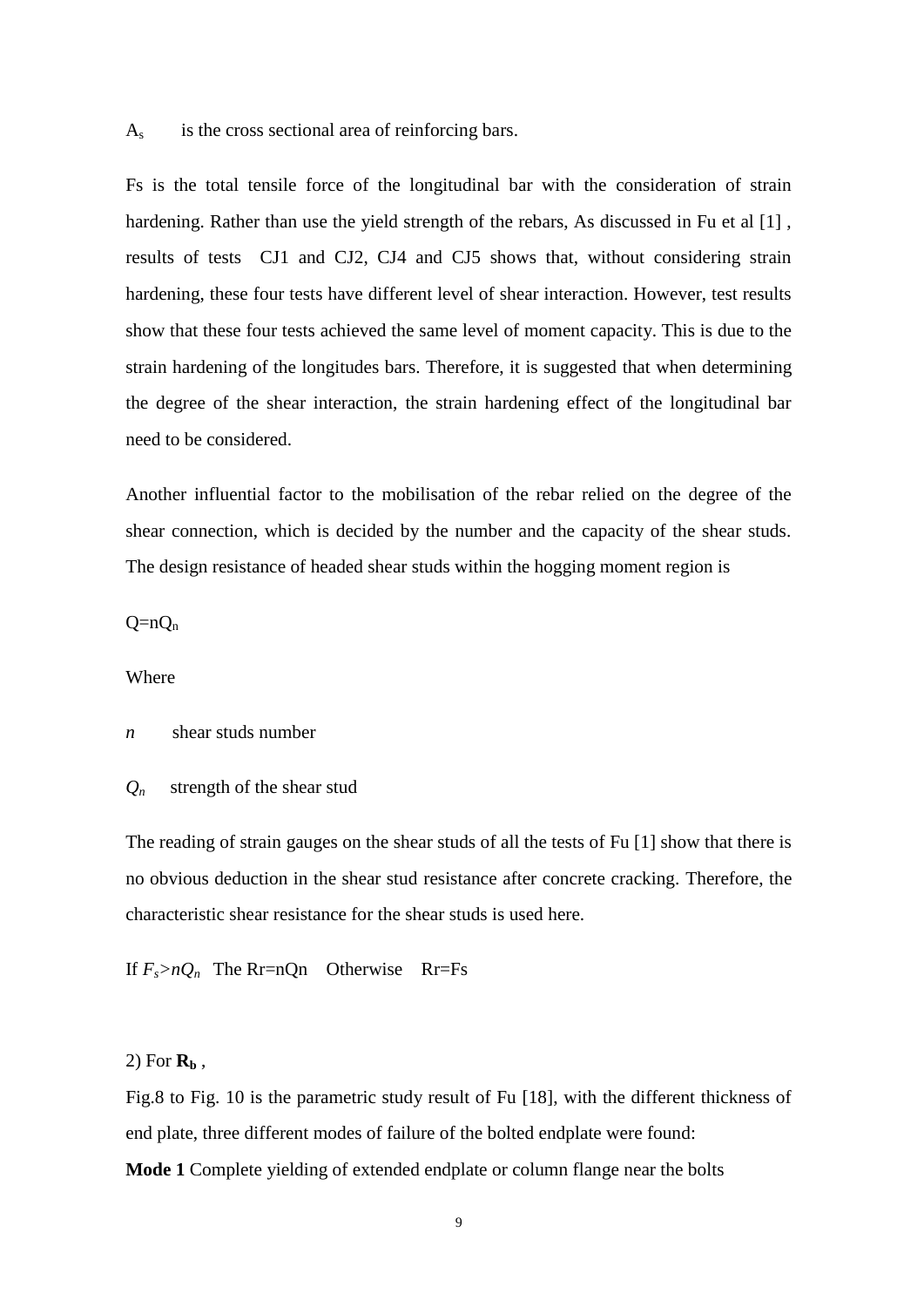**Mode 2** Bolt failure with the yielding of the flange (endplate or column)

**Mode 3** Bolt failure

These three modes are Correspondent to Euro code 3 Part 1.8 [21], therefore, the potential resistance of bolt row can be determined by the yield line pattern in the end plate or column flange as stated in EC3.

The proposed method assumes that :

3) For 
$$
R_f \ge R_b + R_r
$$
,

The moment resistance of the composite connection, M is:

$$
M = Rr (D + Dr - 0.5tf) + Rb (D - Db - 0.5tf)
$$
\n(2)

Where as it is shown in Fig. 3:

- *D* is the depth of the beam;
- $D_b$  is the distance of the first row of bolts below the top of the beam
- $D_r$  is the distance of the reinforcement above the top of the beam
- *tf* is the flange thickness of the steel beam.

For  $R_f < R_b + R_r$ ,

The position of neutral axis, *w y*  $r + h_b - h_f$  $c = t_w P$  $R_{r} + R_{h} - R$ *y*  $(R_r + R_b - R_f)$  $=\frac{(x_1 + x_2 + x_3 + x_4)}{x_1}$  (3)

### Where

- *tw* is the web thickness
- *py* is the design strength of steel section.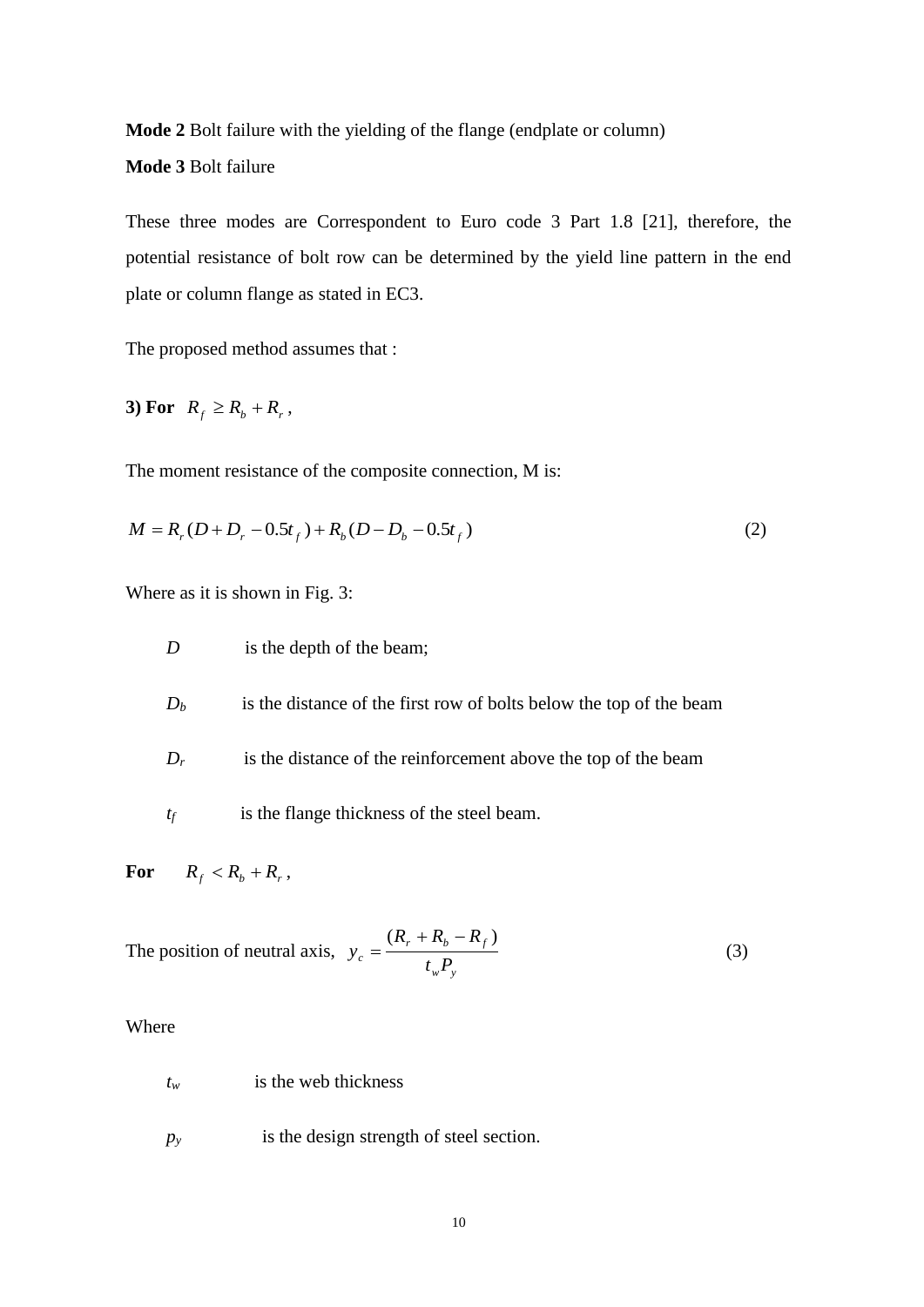The moment resistance of the composite connection, *M* is:

$$
M = R_r(D + D_r - 0.5t_f) + R_b(D - D_b - 0.5t_f) - R_w \frac{y_c}{2}
$$
 (4)

Where,  $R_w = y_c t_w p_y$ 

In order to validate the proposed calculation method, the calculation results were compared with the full scale tests as shown in Table 3. It can be seen that, the proposed method is accurate to predict the moment capacity of the connections. CJ3 and CJ8 indicate a moderate overestimation of the moment capacity provided by the proposed method. . This is because in test CJ3 premature failure of the slab crack is observed, which caused the brittle failure of the whole connections with lower moment and rotation capacity. In test CJ8, slabs thickness was increased to 250mm rather than 200mm used in the other seven tests. Therefore, D increased, so the method predicted higher moment capacity as it is presuming that the  $D<sub>r</sub>$  is the same as the other tests. However, for this two types of slabs with different thickness, the tapered section are not identical,  $D_r$  of slab 250 thick are slightly smaller than that of the slab 200 thick. This explained why the proposed method overestimated the moment capacity.

The proposed method is based on the assumption that no local buckling of column flange and web or large deformation will occur. Otherwise, different methods should apply.

## **5.** *Rotation capacity of the connection*

To calculate the rotation capcity, the following assumptions are made:

1. Heavy column section are used, therefore, the deformation of the column can be ignored.

2. The deformation of beam bottom flange is small and can be ignored.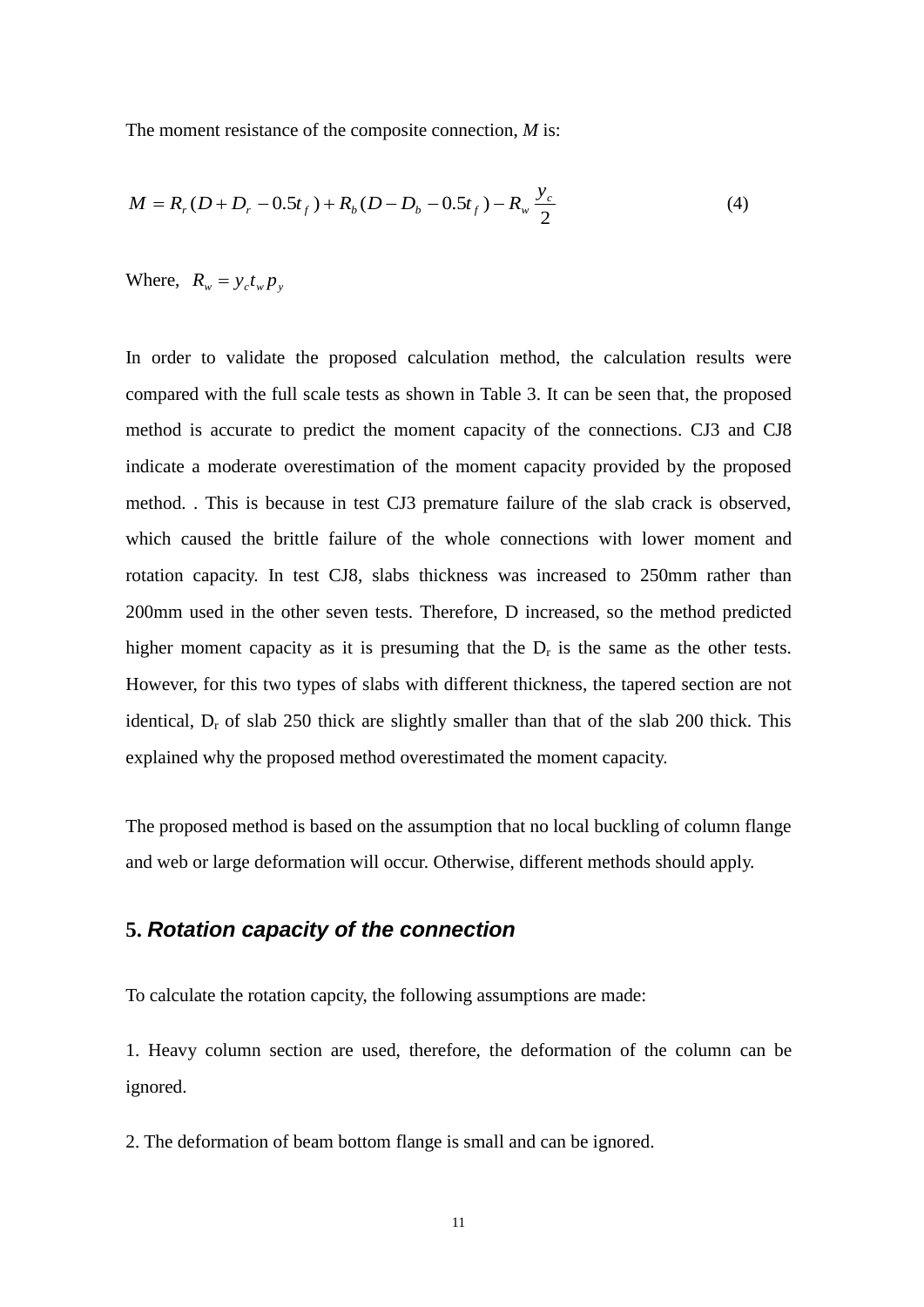The tests results from Fu [1] show that the rotation of the connection can be assumed to take place about the centre of the bottom flange. The corresponding rotation capacity is therefore obtained by taking account of the distance from the reinforcement to the centre and the beam height. Therefore the feasible method to calculate the rotation of the joints can be described as the sum of the rotation caused by the longitudinal bar and the rotation caused by the slip.

### *5.1 Empirical calculation method of the rotation capacity*

From the research so far, no calculation method is available for the composite connection with precast hollowcore slab. The available rotation capacity of this type of connection is dependent on the mode of failure for this form of construction. For the composite joints, the deformation is provided by yielding and inelastic elongation of the slab reinforcement and slip of the shear connectors. A calculation method is proposed here for predicting the rotation capacity of this form of composite joints as shown below:

$$
\theta = \frac{\Delta_r}{D + D_r} + \frac{S}{D} \tag{5}
$$

*Where*

|            | is the depth of the beam                                            |
|------------|---------------------------------------------------------------------|
| $D_r$      | is the distance of the reinforcement above the top of the beam.     |
| $D_h$      | is the distance of the first row of bolts below the top of the beam |
| $\Delta_r$ | is the elongation of the longitudinal bar                           |
| S          | is the interface slip between the slab and the steel beam           |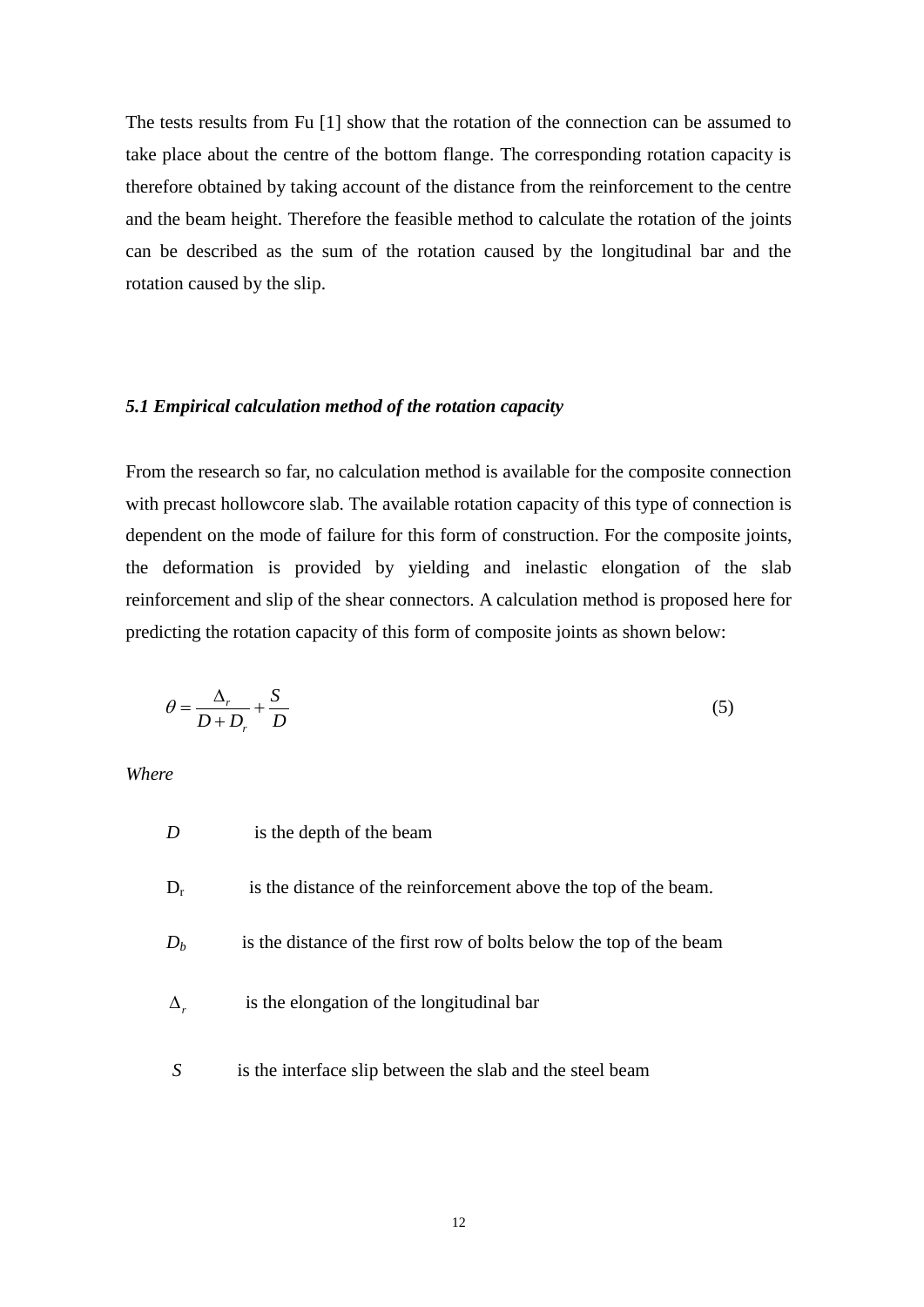### *5.2 Calculation of the elongation of the longitudinal bar*

### **5.2.1 Calculation of** *Leff*

Tests results of Fu [1] show that, the area of the plastification in the reinforcement in tension is critical for the composite joints. It is the main source of deformation capacity for the composite connections. In order to determine the elongation of the longitudial steel bar the effective deformation lenth Leff of the longitudinal steel bar need to be determined first. The geometry of a typical reinforced composite slab was show in Fig 3, where, P0 is the distance between the column face and the centre line of the first stud; P1 is the distance between the centre line of the first stud and the second stud. P2 is the distance between the centre line of the first stud and the second stud and Rr is the total force carried by the reinforcing steel.

As it is found through the full scale tests of Fu [1]and Schafer et al [11], Helmut et al [12] the spacing between the endplate connection and the first shear stud is an important factor to the ductility of the joints. The deformation capacity is influenced not only by the effective deformation length but also the ductility of the reinforcing bars in the region of the joint by tension stiffening of concrete between cracks. With the yielding of the reinforcements, the effect of tension stiffening increases significantly. This is because the bond between concrete and reinforcement transmit the strain away from the cracks. The ultimate strain is reached only in the crack due to the cracking. Thus the average strain and the deformation capacity of the imbedded reinforcement are reduced compared to the behavior of the reinforcement working alone with out concrete slab.

Fig.11 is the strain profile measurement of the longitudinal bar along the beam from the full scale test of [1]. Results show that the plasticisation area of the longitudinal reinforcement is mainly concentrated between the centre line of the column and the second stud. The strain in the other part of the steel bar is very small and can be ignored. Hence, the effective length  $L_{eff}$  after yielding is assumed to be P0+P1+ D/2 here. However, the test results of [1] and the parametric study of [18] also show that when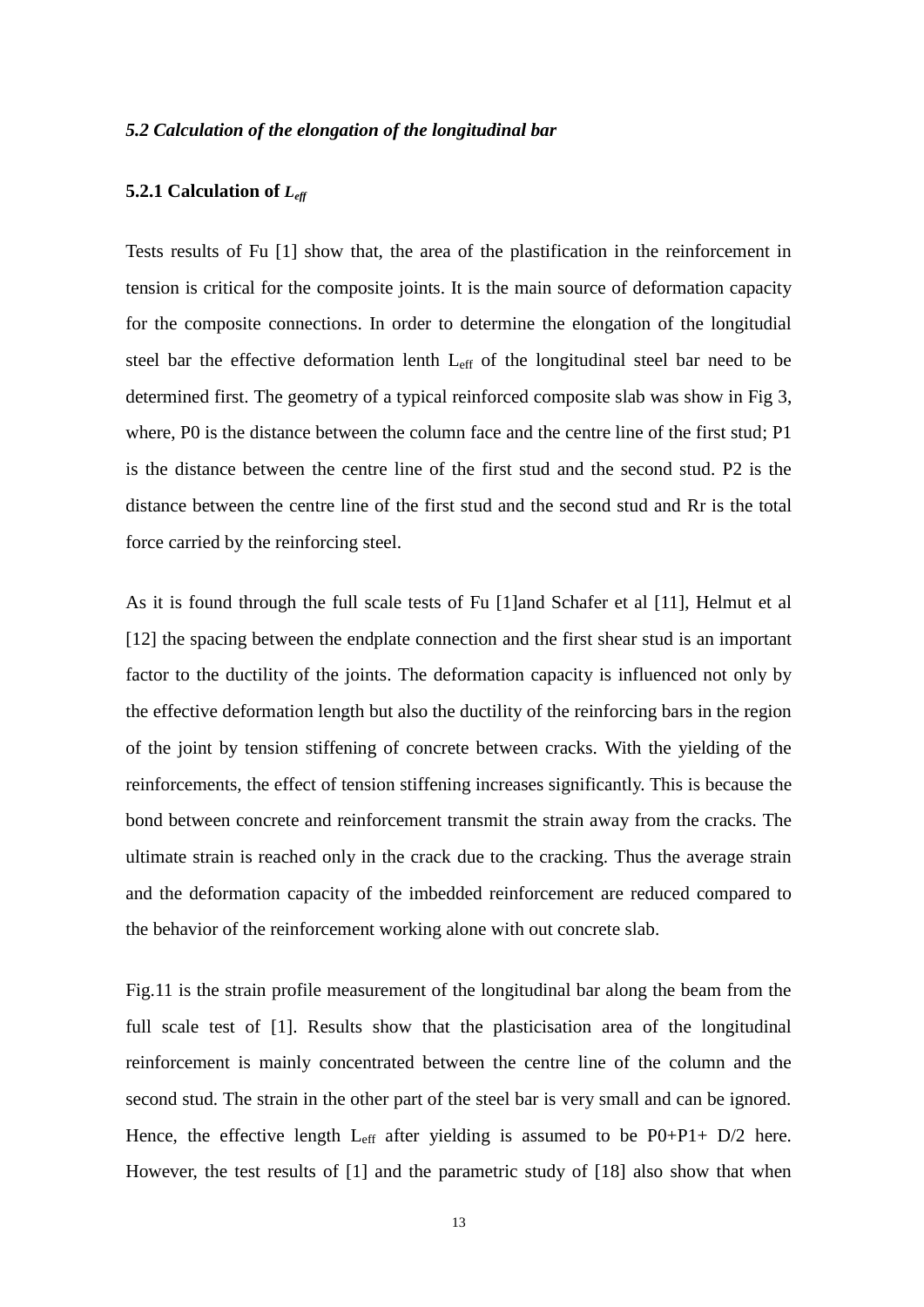distance from the column flange to the first stud is over 900mm, the yielding of the longitudinal bar only occurred in the range of about 500mm from the centre line of the column, rather than the whole range of P0+P1+ Dc/2.

It can also be seen from Fig 11 that the strain reading of the steel bar is not evenly distributed. This is because that the crack formed randomly on the slab as shown in Fig. 12, which is the crack pattern observed during the full scale test of [1]. It can be also seen that, all the large crack were always formed within the range of  $P0+P_1+D_c/2$ , which is the *Leff* suggested in this paper. This explained the reason that the strain in this area is higher than the remaining part.

## **5.2.2 Calculation of**  $\varepsilon_{\text{smu}}$

### **1) For Full shear interaction cases**

The average ultimate strain  $\varepsilon_{\text{smu}}$  of embedded reinforcement can be calculated from the ultimate value which arise from the crack and the "transmission" length Lt (Hanswille, [19]) over which bond has broken down.

Below is the calculation method for the average ultimate strain,  $\varepsilon_{\rm smu}$  and  $L_t$ 

$$
\varepsilon_{smu} = \varepsilon_{sy} - \beta_t \Delta \varepsilon_{sr} + \delta \left( 1 - \frac{\sigma_{sr1}}{f_{y,s}} \right) (\varepsilon_{su} - \varepsilon_{sy})
$$
\n
$$
L_t = \frac{k_c f_{cm} \phi}{4\tau_{sm}\rho}
$$
\n(7)

Where

- $\beta t$  is taken as 0.4 for short-term loading
- $\delta$  is taken as 0.8 for high-ductility deformed bars.
- $\Delta \varepsilon_{sr}$  is the increase in strain in the reinforcement at the crack, when the crack opens,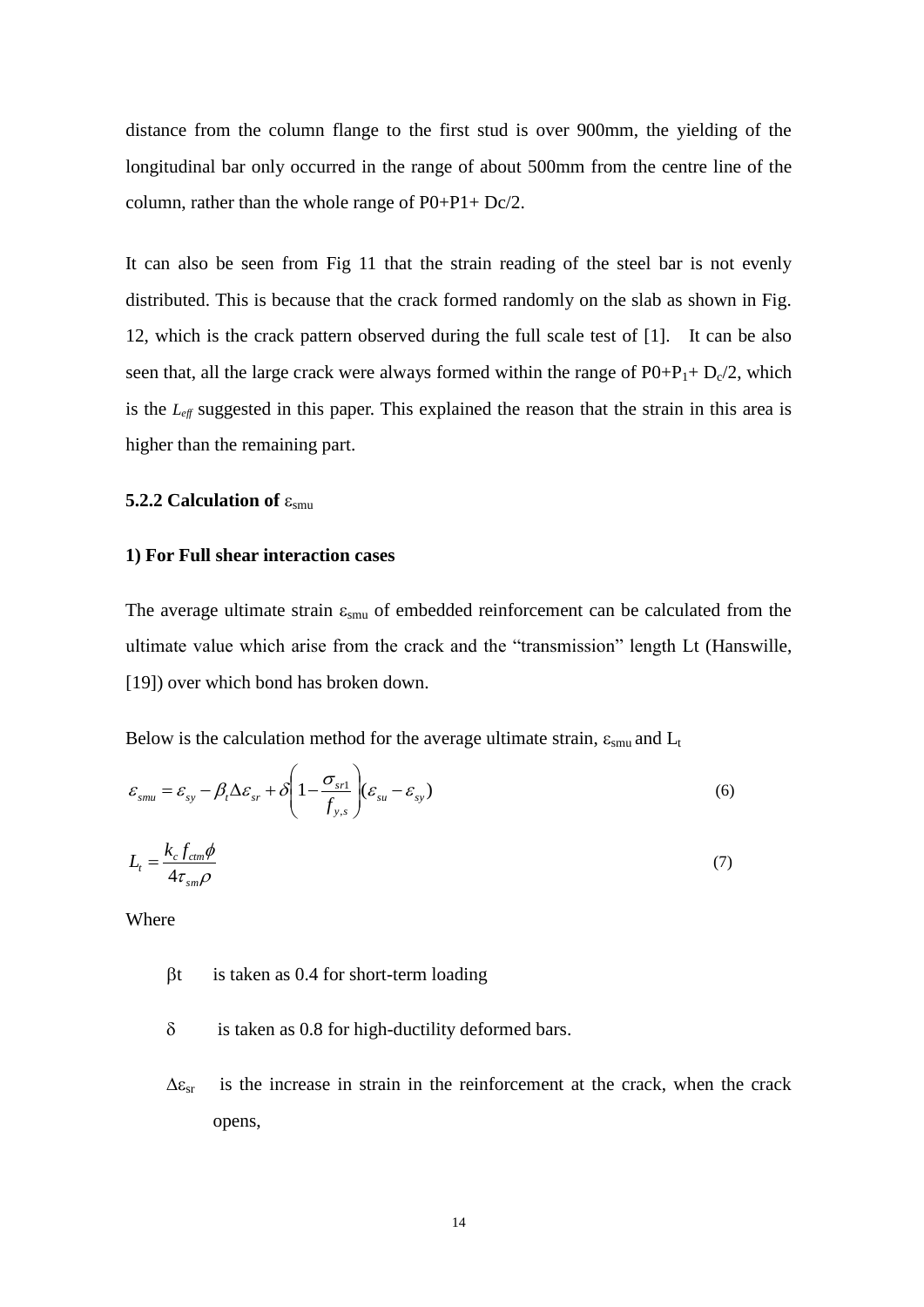$\sigma_{S_{r1}}$  is the stress in the reinforcement in the crack, when the first crack has formed.

The cracking moment of a composite joint is defined as the moment that causes the mean tensile strength of concrete  $f_{\text{ctm}}$  to be reached at the top fiber of the uncracked slab.  $\sigma s_{\text{rl}}$ and  $\Delta \varepsilon_{sr}$  are calculated as follows:

$$
\sigma_{sr1} = \frac{f_{ctm}k_c}{\rho} \left[ 1 + \rho \frac{E_s}{E_c} \right]
$$
\n(8)

$$
\Delta \varepsilon_{sr} = \frac{f_{cm} k_c}{E_s \rho} \tag{9}
$$

$$
\rho = \frac{A_s}{A_c} \tag{10}
$$

where,

- $\rho$  is the longitudinal reinforcement ratio,
- $A_s$  is the area of the longitudinal bar
- $A_c$  is recommended to be the in-situ for precast hollow core slab concrete
- kc is a coefficient that allows for the self-equilibrating stresses and the stress distribution in the slab prior to cracking.

$$
k_c = \frac{1}{1 + \frac{h_{cs}}{2z_0}}
$$

Where

- $h_{cs}$  is the thickness of the precast slab
- $z_0$  is the vertical distance from the centroid of the uncracked unreinforced concrete flange to the neutral axis of uncracked unreinforced composite section, which is calculated ignoring the reinforcement and using the modular ratio for short-term effects,  $E_s/E_{cm}$ .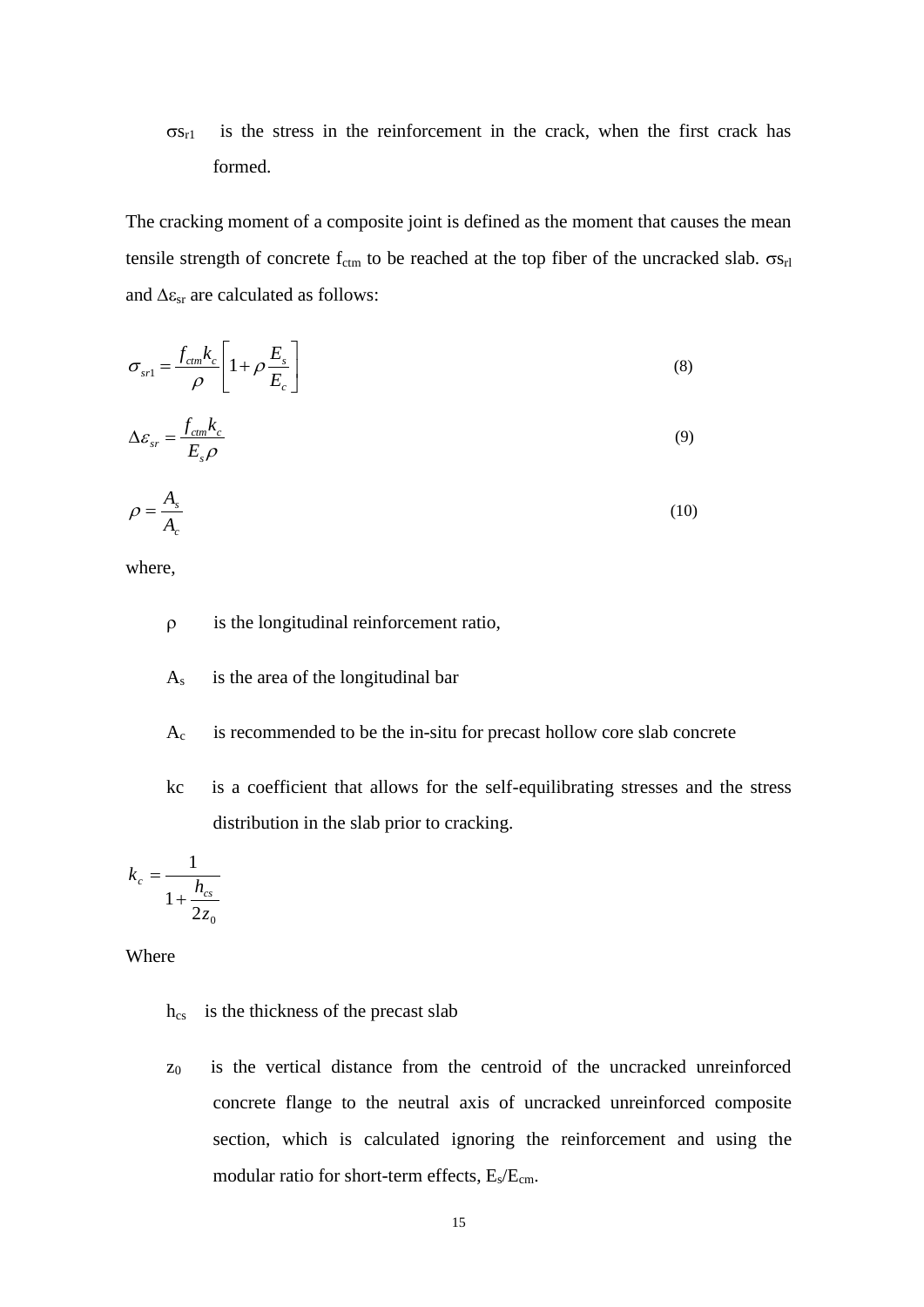- is the diameter of the reinforcing bars
- $\tau_{\rm sm}$  is the average bond stress along the transmission length. For the bond stress, a value equal to 1.8fctm is given.

As discussed above, the effective deformation length of the reinforcement is defined as P0+P1+ D/2. Therefore, the formula for calculating the elongation of the longitudinal bar is recommended as follows:

For  $\rho < 0.8 \%$ 

$$
\Delta_r = 2 \times L_t \times \varepsilon_{\textit{smu}} \tag{11}
$$

For  $\rho > 0.8$  % and  $P_0 + P_1 < L_t$ 

$$
\Delta_r = \left(\frac{D}{2} + L_t\right) \times \varepsilon_{\textit{smu}}
$$
\n<sup>(12)</sup>

For  $\rho > 0.8$  % and  $P_0 + P_1 > L_t$ 

$$
\Delta_r = \left(\frac{D}{2} + L_t\right) \times \varepsilon_{\textit{smu}} + \left(P_0 + P_1 - L_t\right) \times \varepsilon_r \tag{13}
$$

In equation 13,  $\varepsilon_r$  is the average strain rather than the yield strain of the longitudinal bar. Its value is taken as the strain  $\varepsilon_{sh}$  which is the onset of the strain hardening of steel material. This is because that, as it is shown in Fig. 13 which is the comparison of the moment-strain curve of the longitudinal rebars for the eight test results in of [1]. Except CJ3, which had the premature failure of the precast slab, all the longitudinal bars developed into the strain hardening stage. In most of the remaining length of the rebar, the strain was also yield. Therefore, it is not suitable to adopt the yield strain to calculate the elongation of the reinforcement as suggested by Anderson et al. [6].

As the average value at the onset of the strain hardening for the embedded reinforcements observed in Fig 13 is about 0.016, Therefore, 0.016  $is$ recommended. However, as explained in the early section, if the first stud spacing over 900mm, the yielding of the longitudinal bar only occurred in the range of about 500mm from the centre line of the column, in the remaining part the strain is quite small, the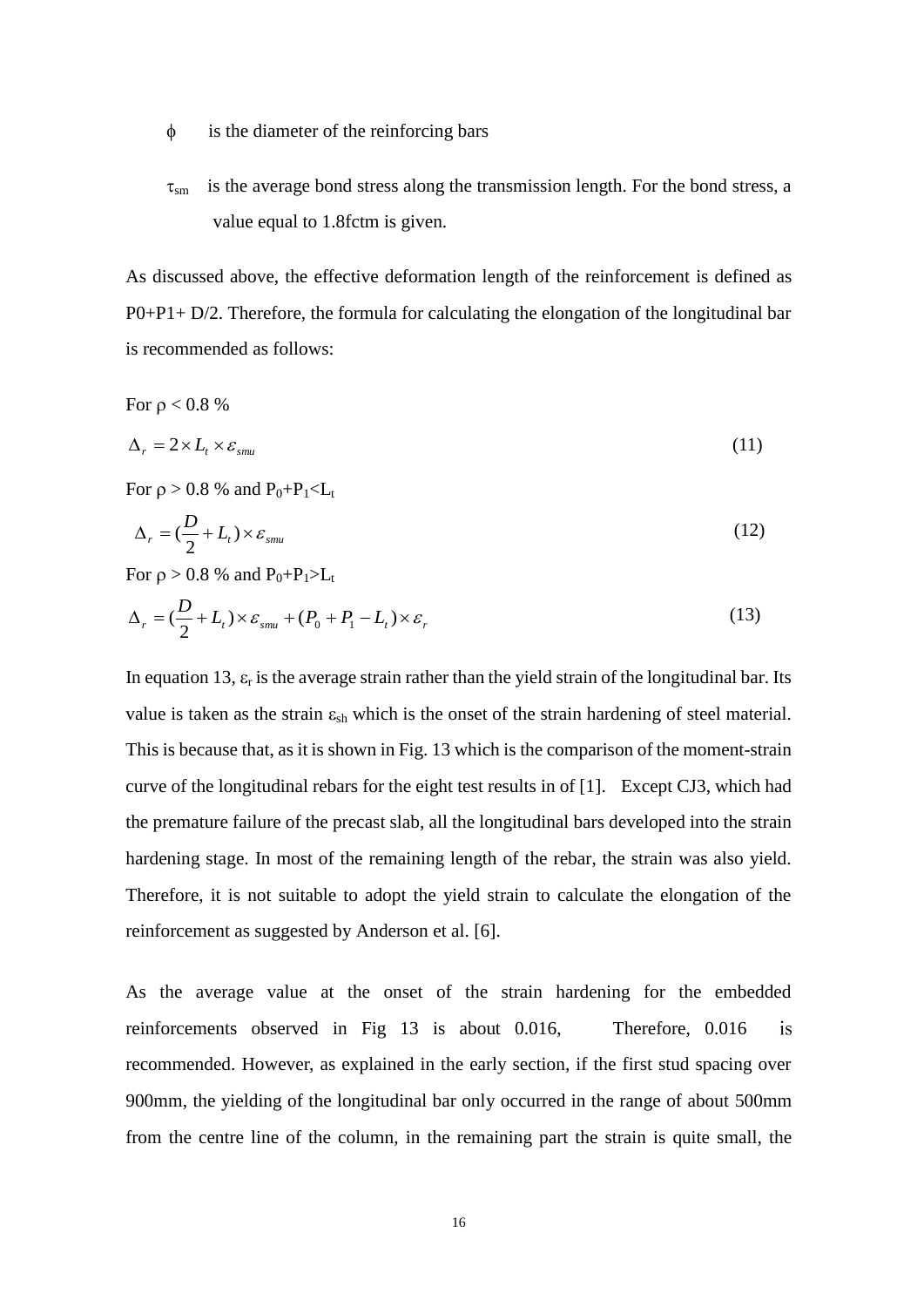average yield strain of the longitudinal bar observed from tests of Fu et al [1] is  $\varepsilon_r=$ 0.002, which is the yield strain of the steel bar  $\varepsilon_v$ . Therefore, 0.002 is recommended.

## **2) For partial shear connections**:

From Fig13 the moment-strain curves of the longitudinal bar from [1], it can be seen that, due to the failure of the stud, for test CJ3, CJ4 and CJ5, the strain of longitudinal bar will never achieve the ultimate value. Therefore, it is not suitable to use above equations (6-13) to calculate the elongation of the longitudinal bar, as it is based on the average ultimate strain of the longitudinal bar. The following formula is recommended:

$$
\Delta_r = \left(\frac{D_c}{2} + P_0 + P_1\right) \times \varepsilon_r \tag{14}
$$

Where

 $\varepsilon_r = 0.016$ 

For CJ3, as premature failure happened, the total shear force of the studs is less than the yield force of longitudinal rebars,  $\varepsilon$ <sub>r</sub> =0.002 is used.

### *5.3 Calculation of the interface slip between the slab and the steel beam*

It worth noting that the deformation capacity due to slip at the steel/concrete interface is also important in predicting the rotation capacity of the composite connections. In this paper, Fig. 14 presents the moment-end slip capacity curve for the composite connection from the full scale tests of [1]. An empirical method has been derived by the author against this test result.

$$
S = F/(Nk). \tag{15}
$$

Where

S is the slip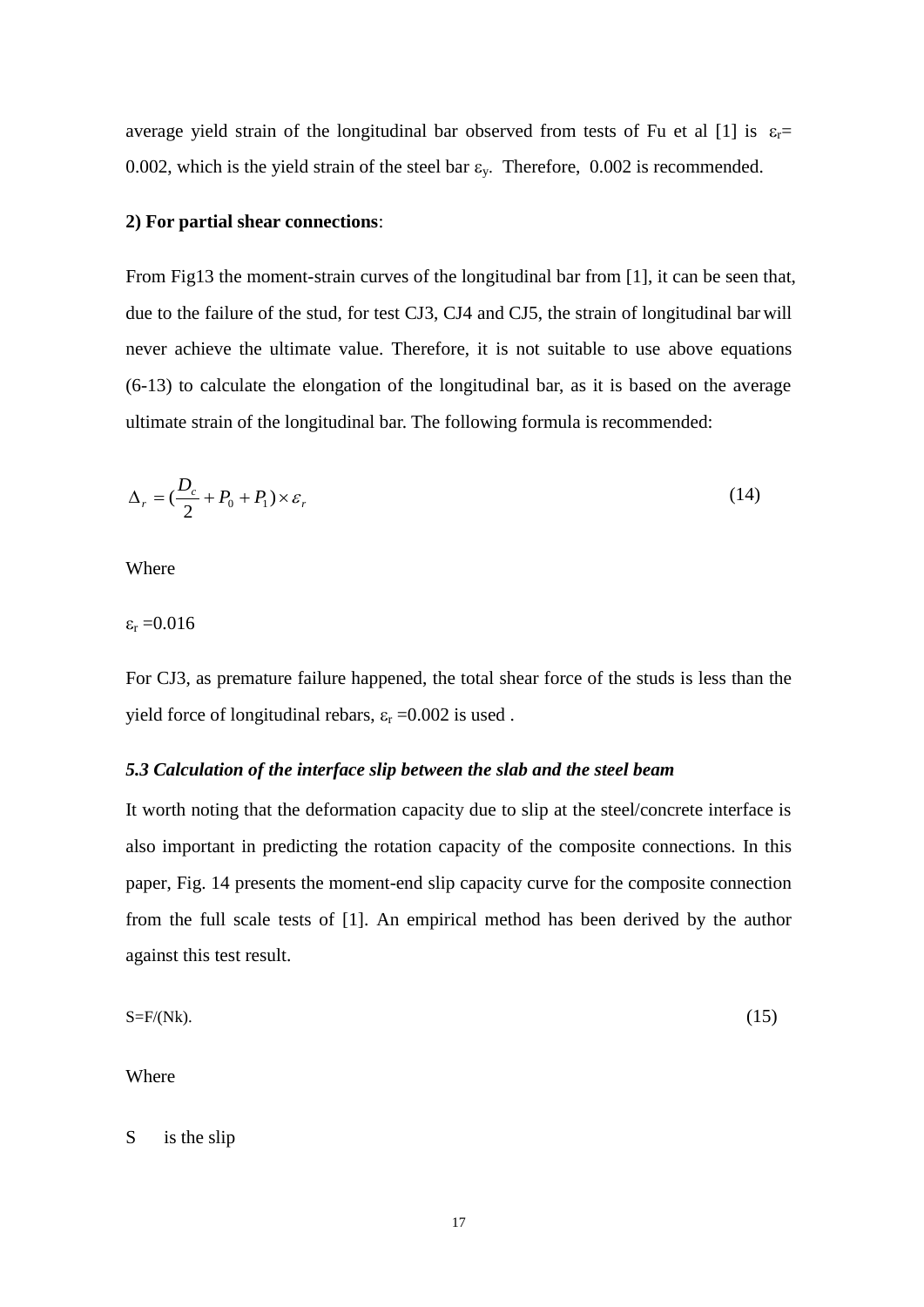N is the number of the shear connectors in the hogging region

*k* is the stiffness of a single shear connector. For 19 mm diameter headed stud, it is taken as 100kN/mm<sup>2</sup> taken from the push out result of precast hollow core slab from [20]

If  $F_s > nQ_n$  Then F=nQn Otherwise F=Fs

Qn is the shear capacity of one shear stud, Taken as 128kN, from the test of [20]

### *5.4 Validation of proposed calculation method*

In this section, the calculation method of the rotation capacity of the composite connection with precast hollow core slab has been proposed. In order to validate the proposed calculation method, the calculation results were compared with the full scale test result of Fu [1]. The comparison results are shown in Table 4. It can be seen that the method is accurate enough to predict the rotation capacity of the connections.

## **6. Conclusions**

This paper presents the study of the moment capacity and rotation capacity of semi-rigid composite connection with precast hollowcore slab. Eight full scale tests of composite joints with precast hollow core slabs were conducted with different parameters as spacing, degree of the shear connections, amount of the longitudinal reinforcement and slab thickness. The 3-D finite element model was also built to conduct the further parametric study on the structural behaviour of this type of connections. Based on the tests program and the subsequent parametric studies using the finite element model, numerical methods to predict the moment and rotation capacity of this form of composite joints is proposed. The comparison between the proposed method and full scale test results was made, good agreement was obtained.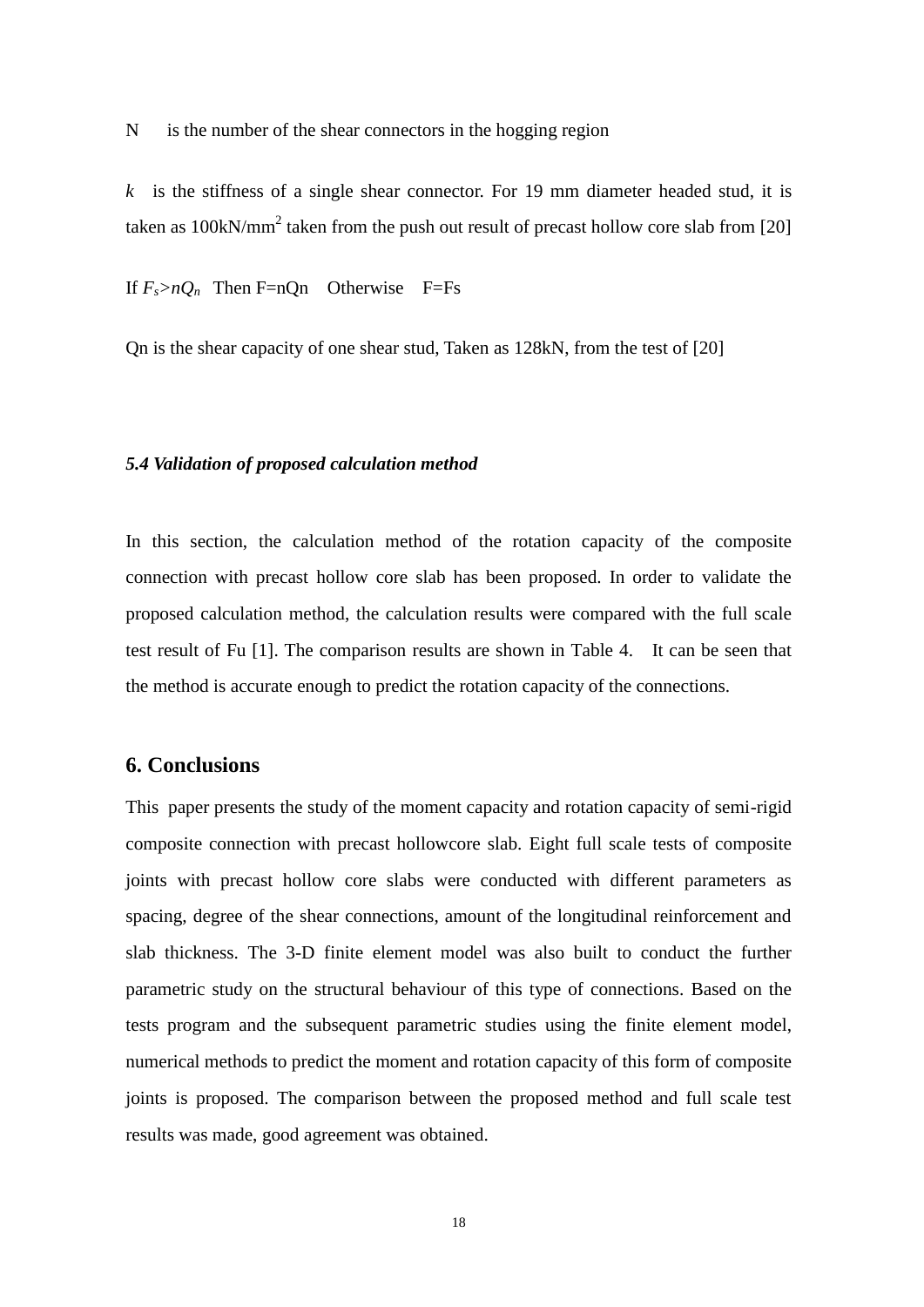Base on above research, the following main conclusions can be drawn:

- 1. The full scale tests results shows that, the elongation and the ductility of the longitudinal bars plays an important role in the moment capacity and rotation capacity of the connections.
- 2. The parametric study with finite element model shows that, in order to achieve high moment capacity and rotation capacity, the steel beam bottom flange should be thick enough to prevent yielding or buckling of the bottom flange.
- 3. Different failure modes of the steel bottom flange were discussed through the parametric study.
- 4. Three main failure modes for this type of bolted connections were found through the finite element modelling:

**Mode 1** Complete yielding of extended endplate or column flange near the bolts

 **Mode 2** Bolt failure with the yielding of the flange (endplate or column)

 **Mode 3** Bolt failure

- 5. The Method to calculate the moment resistance of this type of capacity was proposed by the authors with good agreement to the full scale tests.
- 6. The empirical formula to calculate the interface slip between the slab and steel beam has also been proposed which presents adequate accuracy.
- 7. The way to predict the elongation of the longitudinal bar was improved based on the full scale tests result.
- 8. The Method to calculate rotation capacity of the composite connection with precast hollowcore slabs was also proposed by the authors with adequate accuracy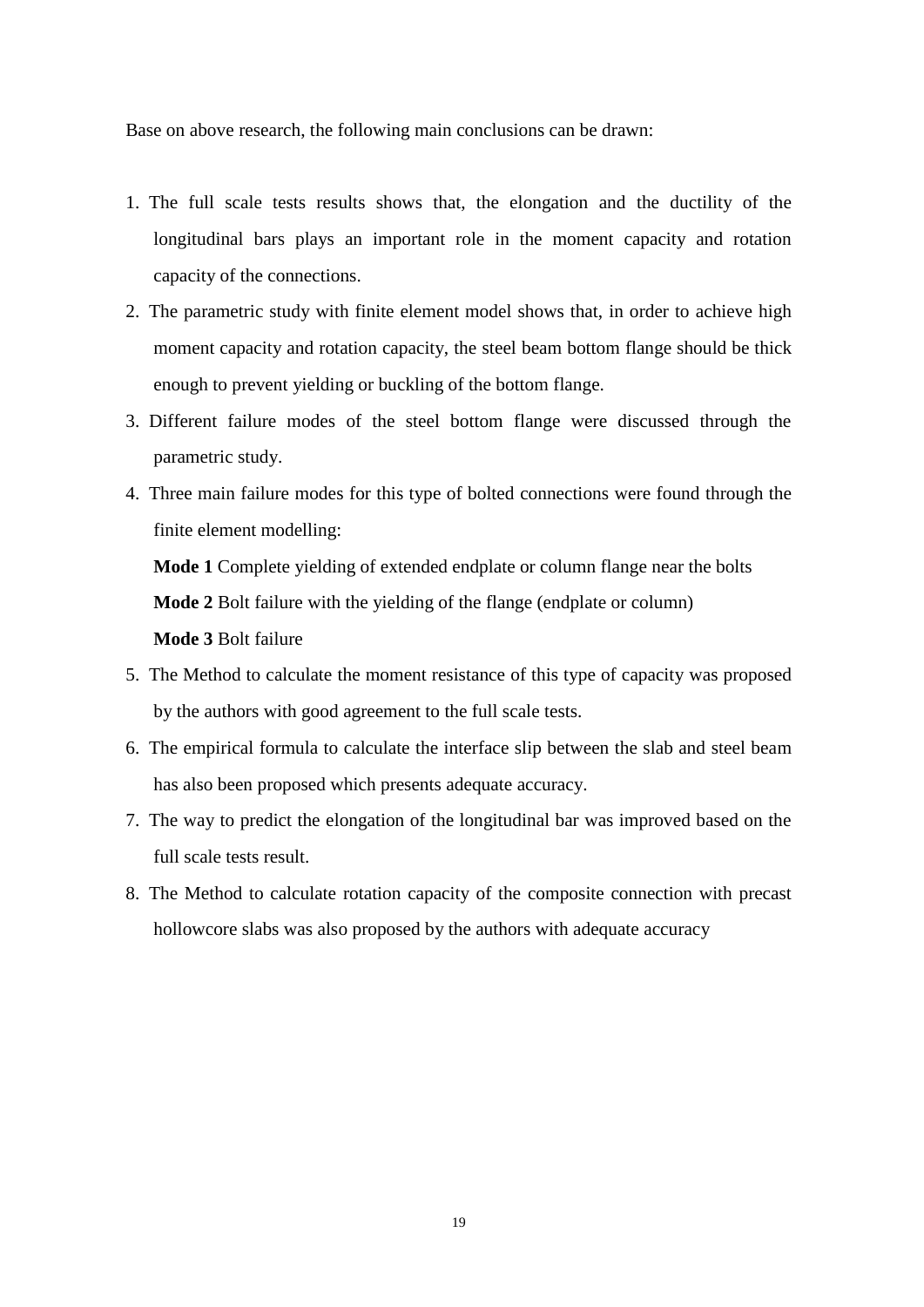## **REFERENCE**

**[1] Fu, F. and Lam, D., (2006) '**Experimental study on semi-rigid composite joints with steel beams and precast hollowcore slabs', *Journal of Constructional Steel Research*, Vol.62, No. 8, pp 771-782.

**[2]Johnson, R.P., and Hope-Gill, M.C. (1972), '**Semi-rigid joints in composite frames'**,**  International Association for Bridge and Structural Engineering, Ninth Congress, , Amsterdam, pp.133-44.

**[3] Johnson R.P., and Law, C.L.C**. **(1981)**, 'Semi-rigid joints for composite frames, Howlett, J.H. Ed., *Proceeding of International Conference on Joints in Structural Steelwork,* Pentech Press, London, pp.33-319.

**[4] Ren, P., and Crisinel, M**. **(1995)**, 'Prediction method for moment-rotation behaviour of composite beam to steel column connections', *Third international workshop on connections in steel structures*, Trento University, Italy, pp. 343 - 351.

**[5] Anderson, D., and Najafi, A.A. (1994), '**Performance of composite connections: major axis end plate joints**',** *Journal of Constructional Steel Research*, Vol.31, No.1, pp.31-57.

**[6] Anderson, D., Aribert, J.M., Bode, H., and Kronenburger, H.J. (2000), '**Design rotation capacity of composite joints', *The Structural Engineering,* Vol.78, No.6, pp.25-29.

**[7] Tschemmernegg, F. (1998),** 'On the nonlinear behaviour of joints in steel frames, Connections in steel structures: Behaviour, strength and design', Elsevier Applied Science Publishers, London, pp.158-165.

**[8] Madas, P.J**. **(1993)**, 'Advanced modelling of composite frames subject to earthquake loading', Ph.D. Thesis, University of London.

**[9] Rassati, G.A., Leon, R.T., and Noe, S. (2004)**, 'Component modeling of partially restrained composite joints under cyclic and dynamic loading', *Journal of Structural Engineering,* ASCE, Vol. 130(2),

**[10]Aribert, J.M. (1995)**, 'Influence of slip of the shear connection on composite joint behavior', *Third International Workshop on Connection in Steel Structures*, University of Trento, Italy.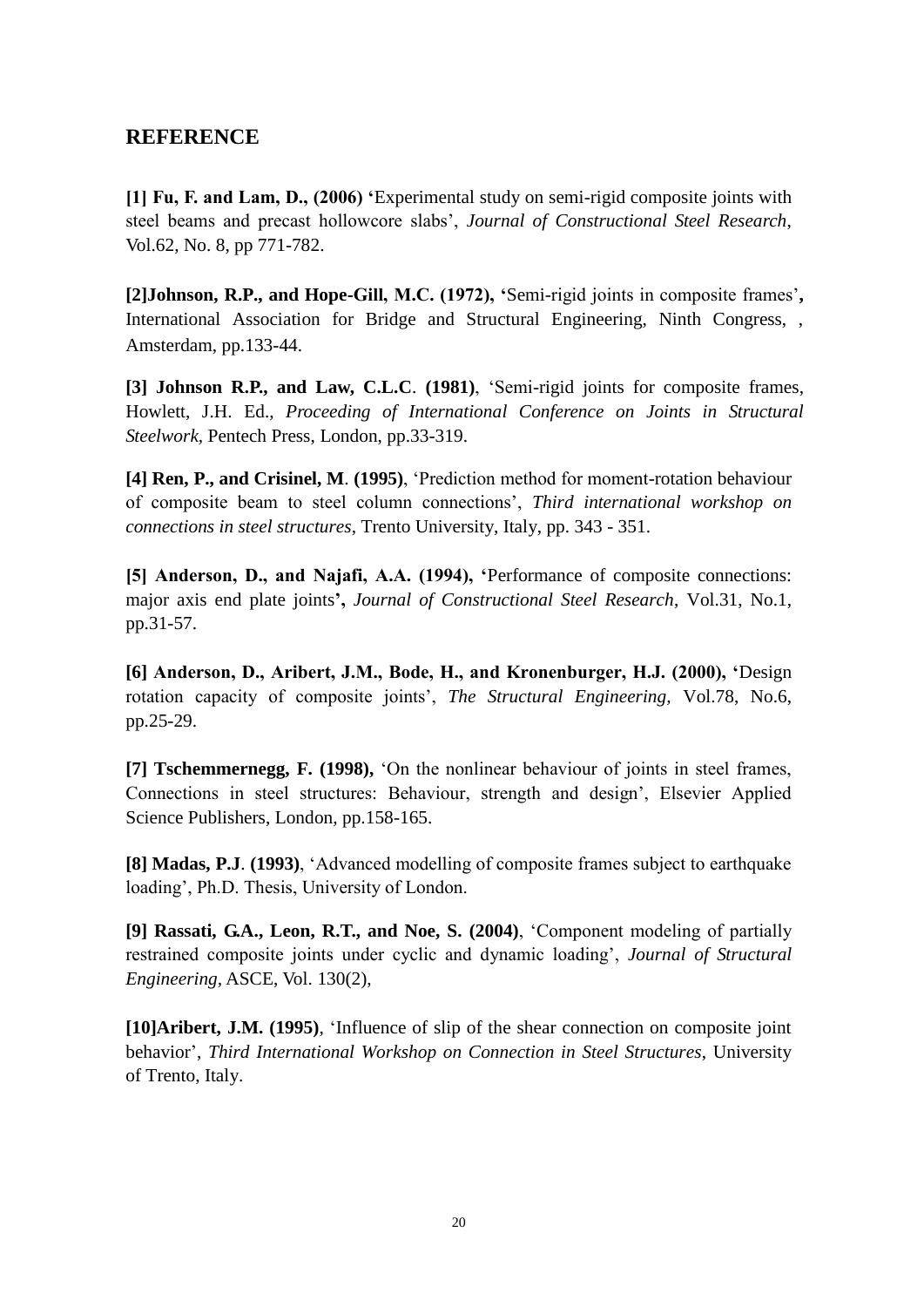**[11] Schafer, M. and Kuhlmann, U**. (2004). Innovative sway frames with partial-strength composite joints, **Walraven, Blaauwendraad, Scarpas, and Snijder**  Eds., *5 th International PhD Symposium in Civil Engineering*, Taylor & Francis Group, London

**[12] Helmut, B., Hans, J.K.** (1996). Behaviour of composite joints and their influence on semi-continuous composite beams, Composite construction in steel and concrete-III, *Proceedings of Engineering Foundation Conference*, ASCE, New York

**[13] El-Lobody, E.and Lam, D.** (2002). Modelling of headed stud in steel – precast composite beams, *Steel and Composite Structures*, Vol.2, No.5, pp.355-378.

**[14] Bayo E., Cabrero J.M. and Gil B. (2006), '**An effective component-based method to model semi-rigid connections for the global analysis of steel and composite structures', *[Engineering Structures](http://www.sciencedirect.com/science?_ob=PublicationURL&_cdi=5715&_pubType=J&_auth=y&_acct=C000010021&_version=1&_urlVersion=0&_userid=121749&md5=9dfa59f3370dd6ea3bab5cbde22b75b0)*, [Volume 28, Issue 1,](http://www.sciencedirect.com/science?_ob=PublicationURL&_cdi=5715&_pubType=J&_auth=y&_acct=C000010021&_version=1&_urlVersion=0&_userid=121749&md5=9dfa59f3370dd6ea3bab5cbde22b75b0) pp 97-108.

**[15] Braconi A., Salvatore W., Tremblay R. and Bursi O. S. (2007), '**Behaviour and modelling of partial-strength beam-to-column composite joints for seismic applications', *Earthquake, Engineering and Structural Dynamics,* Vol.36, pp142–161.

**[16] ABAQUS theory manual. Version 6.4 Hibbitt. Pawtucket (RI): Karlsson and Sorensen, Inc.; 2003.**

**[17]Fu, F., Lam, D. and Ye, J.Q. (2008),** 'Modelling semi-rigid composite joints with precast hollowcore slabs in hogging moment region, *Journal of Constructional Steel Research,* 64 (2008) pp1408–1419

**[18] Fu, F., Lam, D. and Ye, J.Q. (2007),** 'Parametric study of semi-rigid composite connections with 3-D Finite element approach', *Engineering structures*, Vol. 29, Issue 6,pp. 888-898.

**[19] Hanswille, G**. **(1997)**, 'Cracking of concrete: Mechanical models of the design rules in Eurocode 4', *Composite Construction in Steel and Concrete*, ASCE, New York, pp. 421–433.